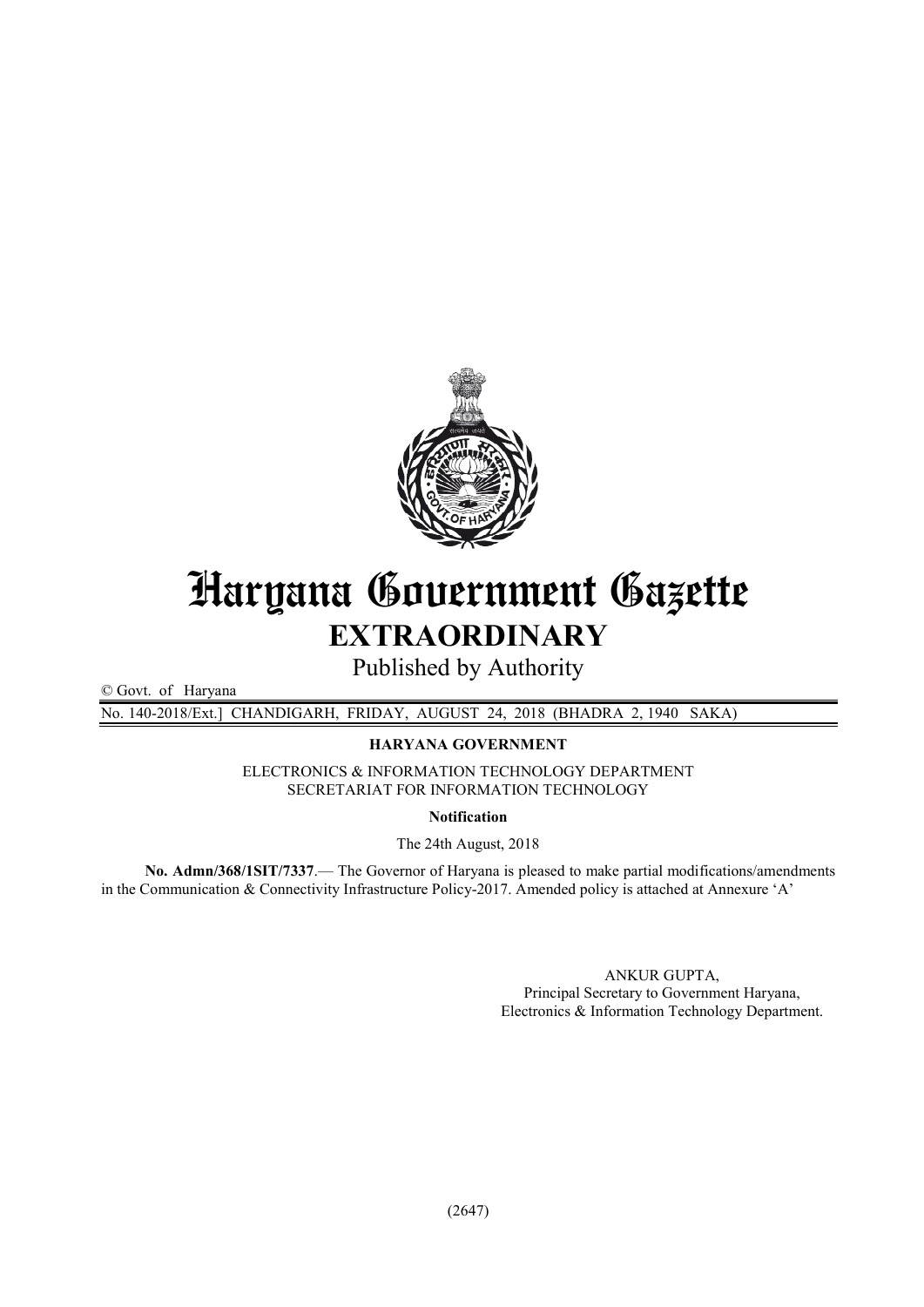Annexure 'A'



## Government of Haryana

Communication & Connectivity Infrastructure Policy -2017 (Amended up to 31.07.2018)

## ELECTRONICS & INFORMATION TECHNOLOGY DEPARTMENT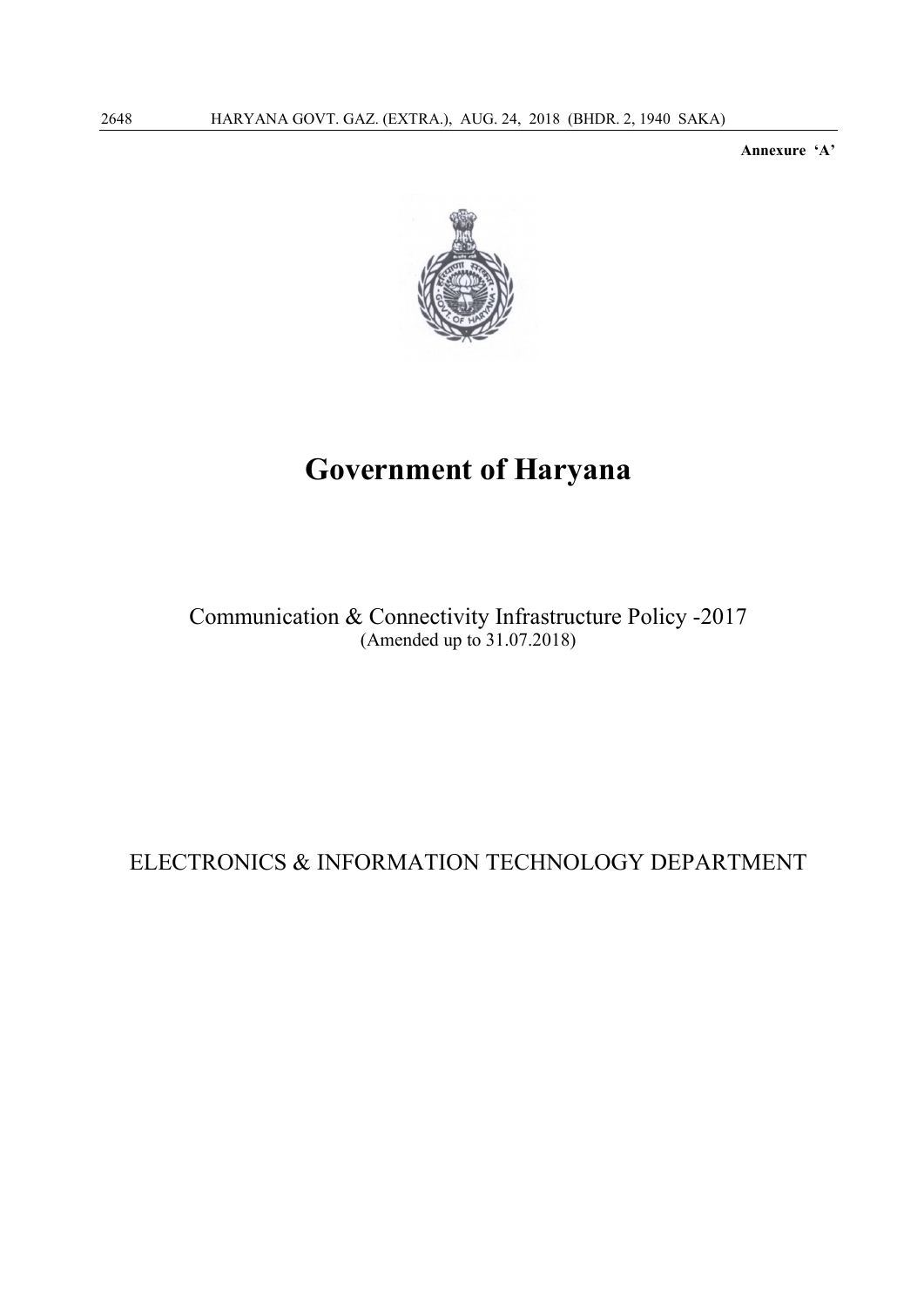| Sr. No.        | <b>Description</b>                                                                                                                                                                                            | Page No.  |
|----------------|---------------------------------------------------------------------------------------------------------------------------------------------------------------------------------------------------------------|-----------|
| 1              | Preamble                                                                                                                                                                                                      | 3         |
| $\overline{c}$ | Eligibility to apply                                                                                                                                                                                          | 3         |
| 3              | Permission on Non-Exclusive Basis                                                                                                                                                                             | 4         |
| $\overline{4}$ | Validity of Permission                                                                                                                                                                                        | 5         |
| 5              | <b>Submission of Applications</b>                                                                                                                                                                             | 6         |
| 6              | Processing of Application                                                                                                                                                                                     | 6         |
| $\overline{7}$ | Time-lines for decisions on the Applications                                                                                                                                                                  | 8         |
| 8              | Time-lines to complete the work                                                                                                                                                                               | 9         |
| 9              | Charges for grant of permissions for Right of Way (RoW)/Right of Use (RoU)<br>and associated Infrastructure                                                                                                   | 10        |
| 10             | Compliance of Technical standards and Safety conditions                                                                                                                                                       | 10        |
| 11             | Communication Infrastructure laid/installed without permission                                                                                                                                                | 10        |
| 12             | <b>Indemnity Bond</b>                                                                                                                                                                                         | 10        |
| 13             | Other terms and conditions                                                                                                                                                                                    | 11        |
| 14             | Revision of the existing Statues/ rules/ guidelines by the respective Departments                                                                                                                             | 11        |
| 15             | Changes in the Policy                                                                                                                                                                                         | 12        |
| 16.            | Guidelines for installation of Mobile Towers by Private Telecom Service<br>Providers in the premises of Government Offices or Government Land                                                                 | 12        |
| 17.            | Guidelines for installations of in-building solutions (IBS) in Government<br><b>Buildings</b>                                                                                                                 | 12        |
| 18.            | State Level Telecom Committee (SLTC) and District Level Telecom Committee<br>(DLTC) to Address Public Grievances                                                                                              | 13        |
| 19.            | State Nodal officer for Dispute Resolution                                                                                                                                                                    | 13        |
| 20             | Telecom Infrastructure as an essential service                                                                                                                                                                | 13        |
| 21             | No Coercive Action                                                                                                                                                                                            | 13        |
| 22             | Advance Intimation of putting up of mobile jammers                                                                                                                                                            | 14        |
| 23             | Supply and Security of Telecom Infrastructure                                                                                                                                                                 | 14        |
| Appendix 1     | Documents required to be attached with the Application                                                                                                                                                        | $15 - 17$ |
| Appendix 2     | Schedule of Charges                                                                                                                                                                                           | 18-22     |
| Appendix 3     | Location of Ground Based Mast (GBM)/ Communication/ Mobile Towers                                                                                                                                             | $23 - 28$ |
|                | Technical parameters to be followed by the Applicant while laying the cables<br>(over-ground and underground), erecting of Poles/ Dish Antennas / Ground Based<br>Masts/Mobile & Communication Towers         |           |
|                | Other terms $\&$ conditions to be adhered by the applicant while laying the cables<br>(over-ground and underground), erecting of Poles / Dish Antennas / Ground<br>Based Masts/ Mobile & Communication Towers |           |
| Appendix 4     | Notifications                                                                                                                                                                                                 | 29-30     |
| Appendix 5     | Guidelines for installation of Mobile Towers by Private Telecom Service<br>Providers in the premises of Government Offices or Government Land:                                                                | $31 - 32$ |
| Appendix 6     | Guidelines for installations of in-building solutions (IBS) in Government<br><b>Buildings</b>                                                                                                                 | 33        |
| Appendix 7     | Undertaking by the Telecom Infrastructure Provider                                                                                                                                                            | 34        |
| Form 1 & 2     | <b>Application Forms</b>                                                                                                                                                                                      | 35-41     |

Table of Contents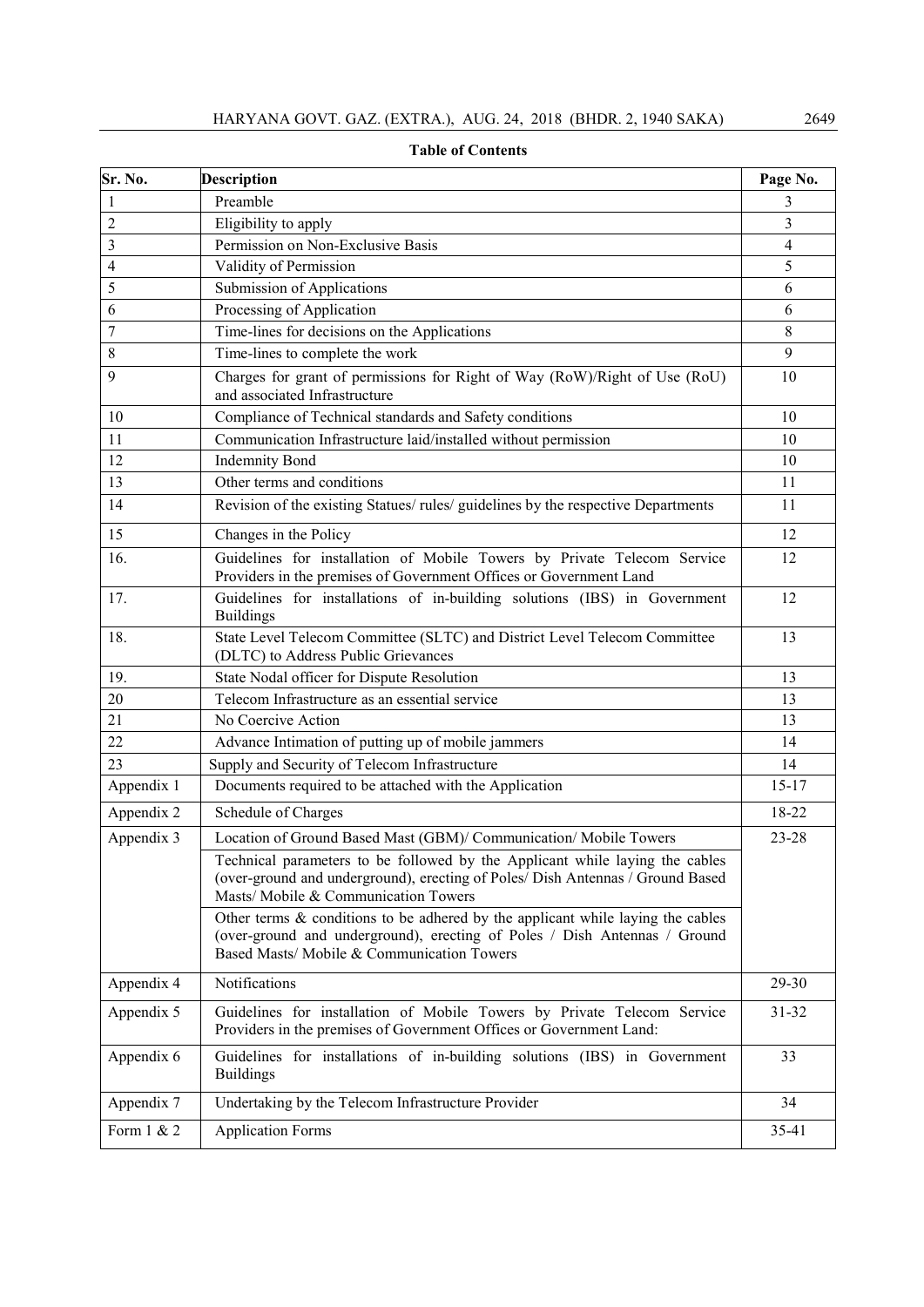### 1. Preamble

- 1.1 Haryana is among the first few States to have established core IT infrastructure (SWAN and SDC) to facilitate the e-enablement of life and work. In order to strengthen this core Information and Communication infrastructure, the State intends to further facilitate effective transformation of the socio-economic scenario through accelerated equitable and inclusive economic growth by encouraging provision of quality infrastructure for connectivity  $\&$  telecommunication services across the State, especially in the rural and remote areas of the State in a uniform and time bound manner.
- 1.2 Keeping in view the renewed requirements of the State alongside the latest Information and Communication Technology (ICT) developments and the need to ensure that the access to and benefits of ICT percolate to urban & rural masses amid the changing economic environment, the State Government has replaced the Right of Way (RoW) Policy, 2000 (amended vide no 2/286/1840 dated 08-10-2003) with Communication & Connectivity Infrastructure Policy – 2013 (CCIP). The said policy was further amended vide notification no. 2/368/Vol II/1422 dated 11.06.2014. In view of the Rules "Indian Telegraph Right of Way 2016" notified by Department of telecommunication Ministry of Communication, Govt. of India, policy has accordingly been further amended to simplify the process for permission under provisions of Communication & Connectivity Infrastructure in Haryana.
- 1.3 This Policy seeks to encourage the use of latest technology advancements in the telecom sector such as Fibre to the Home (FTTH) and innovative business models such as the Open Access Network (OAN) where physical access to the network is separated from the delivery of services. It provides a futuristic roadmap for creation of an enabling infrastructure through pre-laid OFC with sufficient bandwidth in proper ducts as part of the development infrastructure so as to allow multiple service providers to use the same infrastructure on sharing basis rather than the clamour for space by multiple infrastructure providers on individual basis.

#### 2 Eligible to apply:

- 2.1 Any telecom infrastructure provider duly registered with the Department of Telecommunications, Government of India or any telecom services provider licensed from the Department of Telecommunication, Government of India or an infrastructure provider duly authorized by a licensee to lay the communication and connectivity infrastructure (hereinafter called as the 'Applicant') is eligible to seek permissions under this policy to make provision of the communication and connectivity Infrastructure as given in sub para 2.2 of para 2 within the areas of Urban Local Bodies, Gram Panchayats, statutory authorities like the Haryana Urban Development Authority (HUDA) and the Haryana State Agriculture Marketing Board (HSAMB), or other State Agencies such as the Haryana State Industrial & Infrastructure Development Corporation (HSIIDC) and the land belonging to State Government Departments like Public Works Department (Building & Roads), Forests, Irrigation, Revenue, Agriculture, Development & Panchayat (hereinafter called as "Appropriate Authority").
- 2.2 The communication and connectivity Infrastructure include:-
	- (a) Telecommunication Cell Site or Based Station (TCS/BS) or Telecom Tower or Mobile Tower, a place for tower, delta, single pole antenna, microwave antenna, telecom trans receiver machinery, related civil works, requisites wire and cable, power supply equipment, diesel generator set, cabin or cupboard for housing any or all of the aforesaid items is necessary.
	- (b) Ground based tower (GBT), ground based mast/monopole (GBM), roof top tower (RTT), roof top pole (RTP).
	- (c) Cell Phone Tower (CPT), Micro Cell Tower (MCT), antenna fixtures, fabricated antenna, tower to install telephone lines and Wi-Fi antenna.
	- (d) Pre-fabricated or masonry structure shelters or installation of base trans receiver stations (BTS) and other equipments.
	- (e) Ducts, underground OFC, cabling on the poles or electric poles.
	- (f) Moveable Communication towers/ Cell on-Wheels (MCT/COW) and any other temporary infrastructure for managing events/festivals/fairs or to give coverage to blank areas and to restore the connectivity in the event of Disaster. In such case of disaster, the local administration shall provide all required support to restore the mobile connectivity being the essential service within the shortest possible time.
	- (g) Provided that the Telegraph Infrastructure, for the purpose of this CCIP shall not include Television Antennas or Dish Antennas installed for domestic purpose: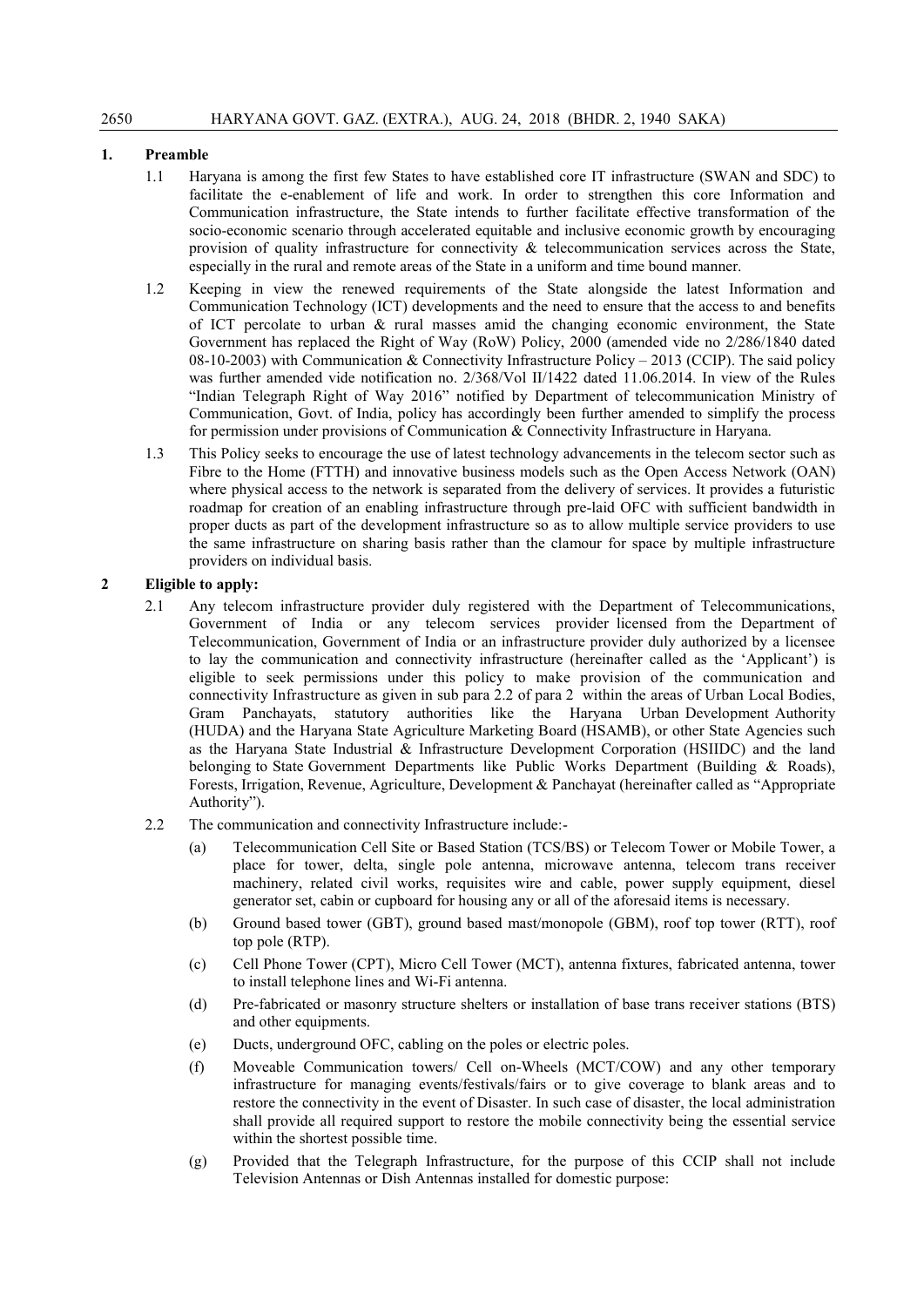#### 3 Permission on Non-Exclusive Basis

- 3.1 Permission for Right of Way (RoW) or Right of Use (RoU) and installation of the associated infrastructure shall be provided to an eligible Applicant (whether existing or future) desirous of establishing Communication & Connectivity Infrastructure as mentioned under sub para 2.2 of para 2 on a Non-Exclusive Basis under this policy. However, given the space constraints for RoW for multiple service providers in any specific area, the principle of first mover advantage would operate and the subsequent entrant, if any, may need to share the infrastructure capacity already laid by first-moving service provider.
- 3.2 The concerned State Agencies or private developers are advised to earmark a predefined route alignment along the internal road circulation network as per the required specifications (with or without a duct) as part of their development works for laying of the communication infrastructure so as to avoid repeated digging and/or to facilitate the infrastructure providers seeking permissions to lay the cables in future. The State development agencies are encouraged to provide for ducts and lay the OFC with sufficient bandwidth capacity/ redundancy as part of their development plans, which may be leased out to operators/ service providers on a recurring charge basis. The modalities with regard to the technology, specifications and applicable dues for use of the duct, if any, shall be worked out separately.

#### 4 Validity of Permission

- 4.1 The permissions for Right of Way (RoW) or Right of Use (RoU) for laying the communication & connectivity infrastructure and associated installations shall be granted for a period coterminous with the period of permission/ license granted by the DoT. The "Applicant" shall submit application for renewal for permission to the concerned deputy commissioner atleast 60 days before the expiry of such permission along with all documents as required for new permission. The concerned deputy commissioner shall renew the permission after charging the fee and other charges as specified in Appendix 2 of this policy.
- 4.2 Permissions granted for moveable communication Towers/Cell on Wheels or any other temporary infrastructure for managing the events/festivals/fairs shall be co-terminus with the period of that event or maximum 180 days against a specific requirement to provide communication facility to public at large. Before installation of moveable communication Towers/Cell on Wheels, a formal request shall be required to be submitted alongwith the reason to the concerned nodal officer of that district and the permission shall be granted by the concerned nodal officer within a week from the date of receipt of said formal request. In case the permission is not granted within a week from the date of receipt of a formal request by the Applicant to the concerned Deputy Commissioner, the same shall be deemed granted. No fee/charge shall be charged in such requests. In the case of Disaster, no formal permission is required to set up moveable communication Towers/Cell on Wheels.
- 4.3 In case moveable communication Towers/Cell on Wheels are installed in lieu of permanent infrastructure to cover the blank areas, a formal permission will be required to be obtained by the "Applicant" after paying the requisite fee/charges as mentioned in Appendix 2 along with all documents as specified in Appendix 1. The period will be extended till the time the permission for the site to set up a permanent infrastructure is granted as per the provisions of this policy.
- 4.4 Permission(s) granted to the applicant company under this policy will not be transferable and will be applicable only for the period for which it has been granted.
- 4.5 The permission granted under the Policy shall not, in any manner, be deemed to convey to the 'Applicant' any ownership or perpetual rights in respect of the land or structures used for laying the underground/overhead cables or other installations e.g. any Towers/ Masts etc. other than what is therein expressly granted.
- 4.6 In case of violation of any terms and conditions, the Competent Authority shall cause a notice to be served upon the "Applicant" to rectify the violation within the period specified and grants an opportunity of hearing. Where the "Applicant" either does not respond to the show cause notice or fails to carry out the requisite rectification within the time specified (which shall be a reasonable time), the Competent Authority may revoke or cancel the permission granted earlier. Where the competent authority is compelled to revoke or cancel the permission, the "Applicant" shall not be entitled for any compensation or any loss caused to it by such cancellation.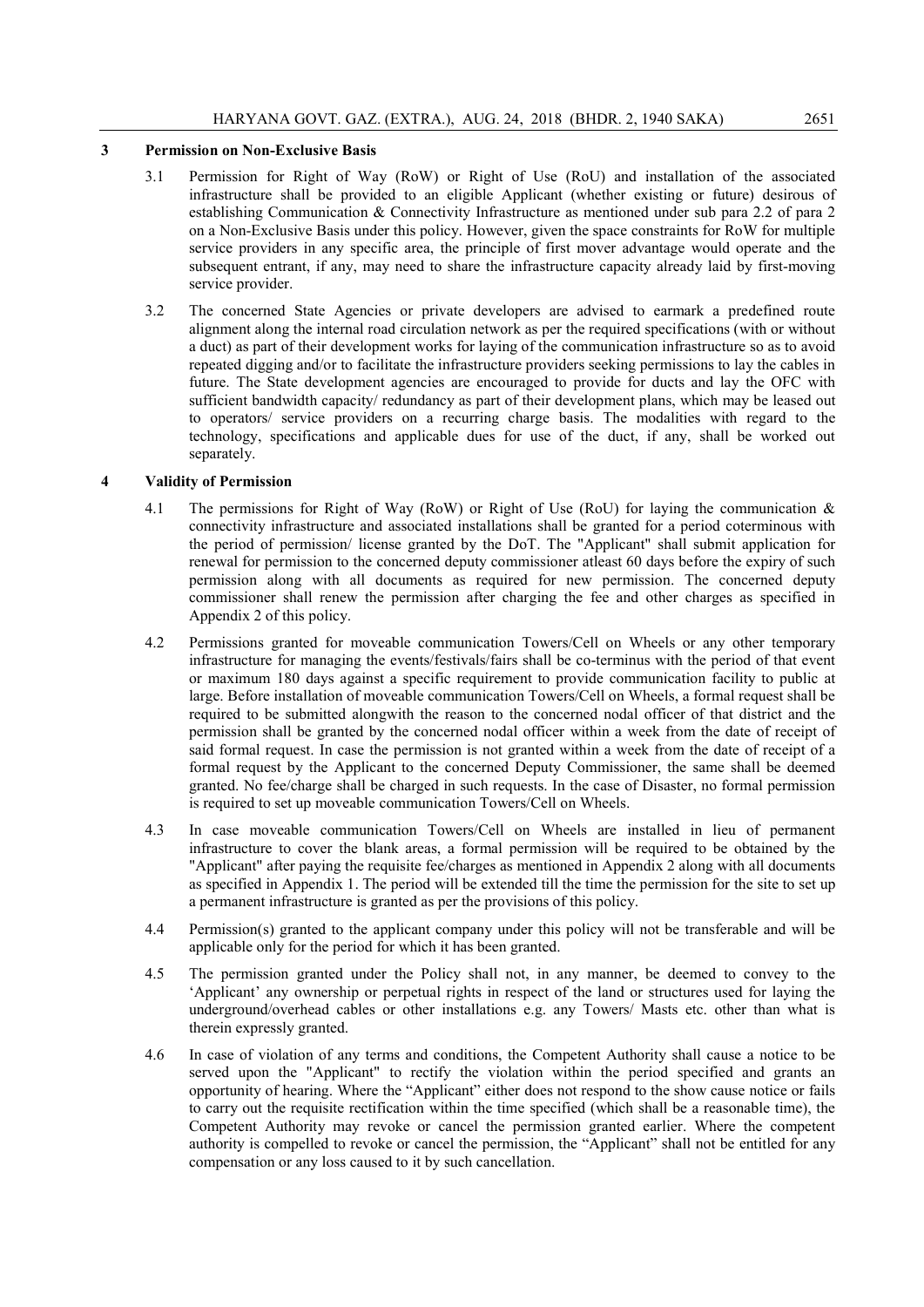### 5 Submission of Applications – Single Window Clearance

- 5.1 All applications for seeking permission to lay the communication infrastructure Above Ground or Under Ground, shall be submitted by the Applicant in the Form 1 (Above Ground) and Form 2 (Under Ground) as the case may be along with all the particulars and documents specified in Appendix-1, (In line with Notification by Ministry of Communication – DoT, New Delhi 15/11/2016 and modified time to time) to the concerned Deputy Commissioner who shall forthwith forward the application to the designated nodal officer/s of the concerned State Government Department/ Statutory Authority/ State Agency) through a portal already established by the Haryana State for ease of doing business. Till the time, a link on the said portal is introduced; the applications shall be processed manually as specified under para 6 of this policy.
- 5.2 In so far as possible, any scheme for laying of overhead cables on poles specifically erected for the purpose would be discouraged as the same tends to interfere with the overhead electricity distribution system apart from disturbing the aesthetics of the eco system.
- 5.3 Incomplete applications shall not be processed and shall be rejected out-rightly.
- 5.4 Each Department/Statutory Authority/State Agency shall appoint a Nodal Officer within a period of 15 days of the Notification of this policy, to receive and process the applications in this behalf. The particulars and contact details of such Nodal officer shall be published on the website of such department/statutory Authority/State Agency alongwith his/her contact details.

#### 6 Processing of applications.

- 6.1 The concerned Deputy Commissioner (DC) of the District shall be the single contact person for all clearances. The designated nodal officer/s of the concerned State Government Department/ Statutory Authority/ State Agency) will be single point of contact for DCs.
- 6.2 The application will be received in the office of DC of the concerned district. The said application would be forwarded by the DC to the concerned Nodal officer immediately within 5 working days.
- 6.3 Each application shall be duly scrutinized by the concerned designated nodal officer(s) of the concerned State Government Department/ Statutory Authority/ State Agency) concurrently and not sequentially who may seek such additional information from the "Applicant" as may be considered necessary for scrutiny of the application. However, a checklist of the required information will be displayed on the website of concerned department as well as on the single window portal (sub para 6.6 of para 6). While processing the said application, the concerned authority shall take into consideration not only the existing infrastructure services and their safety and operations but also future requirements of widening of the roads or augmentation of services. In case, the proposed route alignment interferes with any services already laid, and it is feasible to relay/ re-align such services at the cost of the Applicant or the Applicant offers to undertake such realignment at his cost to the satisfaction of the competent authority, the same may be considered and allowed.
- 6.4\* Once the concerned State Government department/ Statutory Authority/ State Agency is satisfied with the proposed alignment route/ site or such route is determined and finalized through mutual agreement and the time schedule in which the work is proposed to be executed/ completed, the concerned Nodal Officer will submit his remarks (Approval/ Rejection with reason) to the concerned Deputy Commissioner within 15 days. The Deputy Commissioner will convey in writing to the applicant regarding approval /rejection (with reasons) within 3 days & shall issue (i) a Letter of Intent (LoI), (ii) Demand Notice for various charges including the performance Bank Guarantee as per the rates mentioned under sub para 2.3 of para 2 of Appendix 2 to the successful Applicant. If the department neither asks for any additional information (for which maximum 10 days will be given to the department to obtain the information through electronic means) nor conveys approval/rejection, application will be deemed to have been cleared by the department and Deputy Commissioner will proceed to give clearance at the single window portal.
- 6.5 The Applicant is required to submit the refundable performance Bank Guarantee as a security for satisfactory restoration of the sites/ area and such other fees/ charges as specified in Appendix-2 of this policy and to execute an Agreement with the concerned Appropriate Authority within *07 days* from the date of issue of the Letter of Intent. This is not applicable for installation of GBM/GBT/ Communication/ mobile towers.

<sup>\*</sup> Amended provision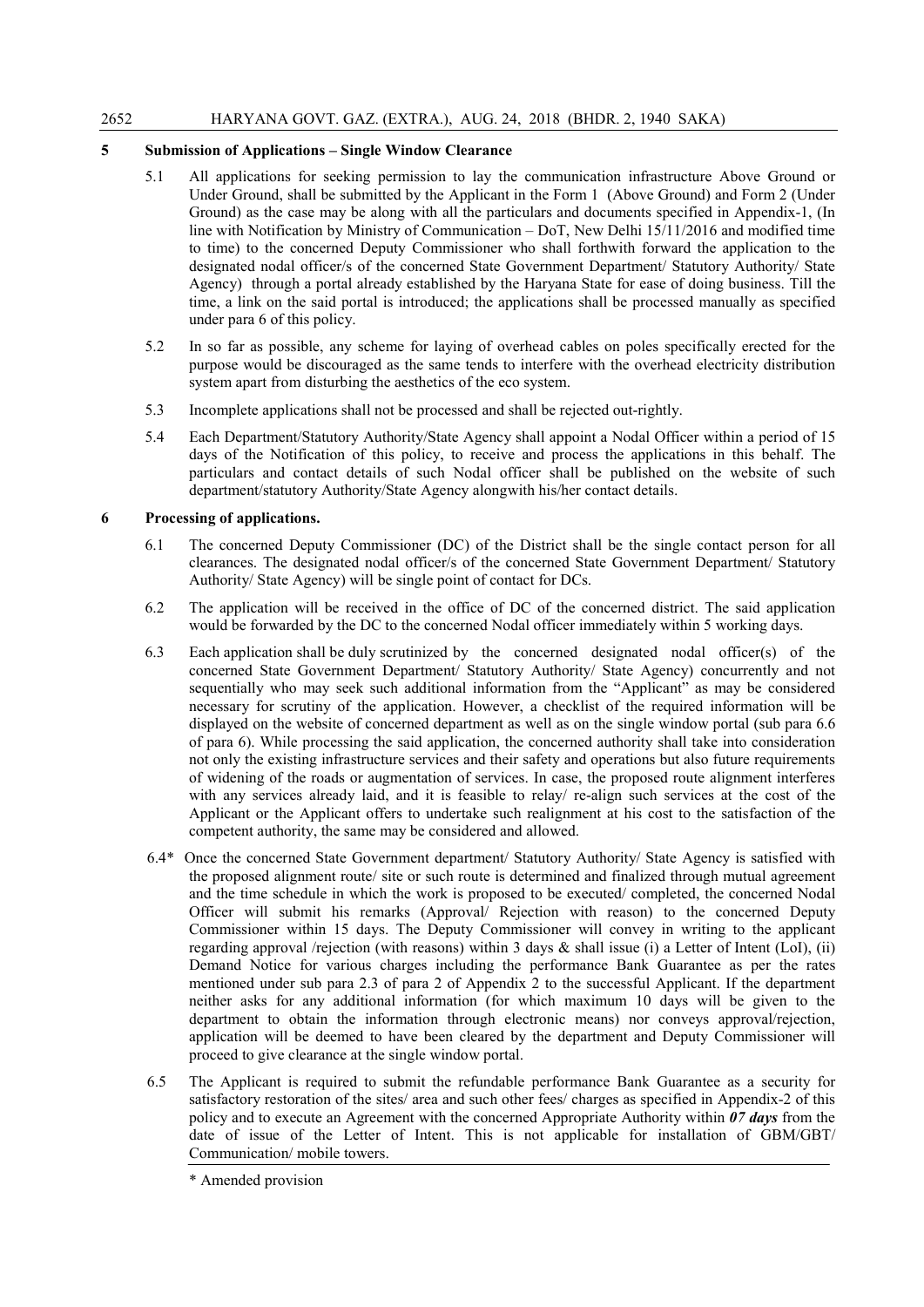6.6 As soon as the LoI holder completes the documentation and deposits all the relevant charges, including the performance Bank Guarantee, the Deputy Commissioner shall issue a formal permission in favour of the "Applicant" within 5 days so as to enable the "Applicant" to commence execution of related infrastructure works.

To expedite and simplify the process for processing the application, an online application form shall be created, wherein Applicants can apply through a common application form (CAF). Applications so submitted on the ease of doing business portal shall be automatically sent to various nodal officers for their comments/ remarks for approval/rejection or for seeking additional information from the "Applicant" and the same shall be available to the "Applicant" for further action. On completion of all the formalities, the concerned Deputy Commissioner will accord the approval through the ease of doing business portal. Till the time, the link is not introduced on the portal; the applications shall be processed manually as specified above.

6.7 If any additional information is required by the concerned nodal officer of the department from the applicant while processing the application, the applicant to provide the same within *10* days. If however, the required additional information is not provided by the applicant within the stipulated period of 10 days, the application shall stand rejected. However, the responsibility to process additional information will be that of concerned department through email or other electronic means and concerned department must process the information within the timelines of 10 days.

#### 7 Time-lines for decisions on the Applications:

7.1 The State Government Departments/ Urban Local Bodies/ Statutory Authorities/other Agencies will adhere to the following time-lines for grant of the relevant permissions:

| Sr <sub>2</sub><br>No. | Event                                                                                                                                                                                          | No. of Working days                                                                                                                                             |
|------------------------|------------------------------------------------------------------------------------------------------------------------------------------------------------------------------------------------|-----------------------------------------------------------------------------------------------------------------------------------------------------------------|
| (i)                    | Deputy Commissioner will forward the<br>application to the concerned Nodal Officer of<br>the department including nodal officer of<br>forest department (if applicable)                        | 05 days                                                                                                                                                         |
| (ii)                   | The concerned nodal officer of<br>the<br>department/ forest department shall process<br>applications<br>submit<br>and<br>the<br>its<br>recommendation to the concerned Deputy<br>Commissioner. | 15 days                                                                                                                                                         |
| (iii)                  | Deputy Commissioner to Issue of LoI or<br>rejection of application along with reasons<br>thereof;                                                                                              | 03 days                                                                                                                                                         |
| (iv)                   | Compliance of the LoI conditions (para 6.4)<br>by the applicant                                                                                                                                | The LoI stands<br>07<br>days<br>cancelled if no compliance is<br>received                                                                                       |
| (v)                    | Execution of Agreements and issue of formal<br>permission by the deputy commissioner.                                                                                                          | 05 days from the date of receipt<br>of papers from the LoI holder                                                                                               |
| (vi)                   | Any additional information required by the<br>concerned nodal officer of the department<br>from the applicant while processing the<br>application                                              | 10 days, If applicant fails to<br>provide the required additional<br>information within the stipulated<br>time period, the application shall<br>stands rejected |

- 7.2 The permission shall be deemed to have been granted, if the nodal officer fails to either grant permission or rejection with in maximum period of 45 days from the submission of the application.
- 7.3 The Government Departments/ Statutory Authorities/ State Agencies are expected to issue their respective Standing Orders in this behalf prescribing the appropriate delegations in a manner so as to ensure adherence to the prescribed time-lines.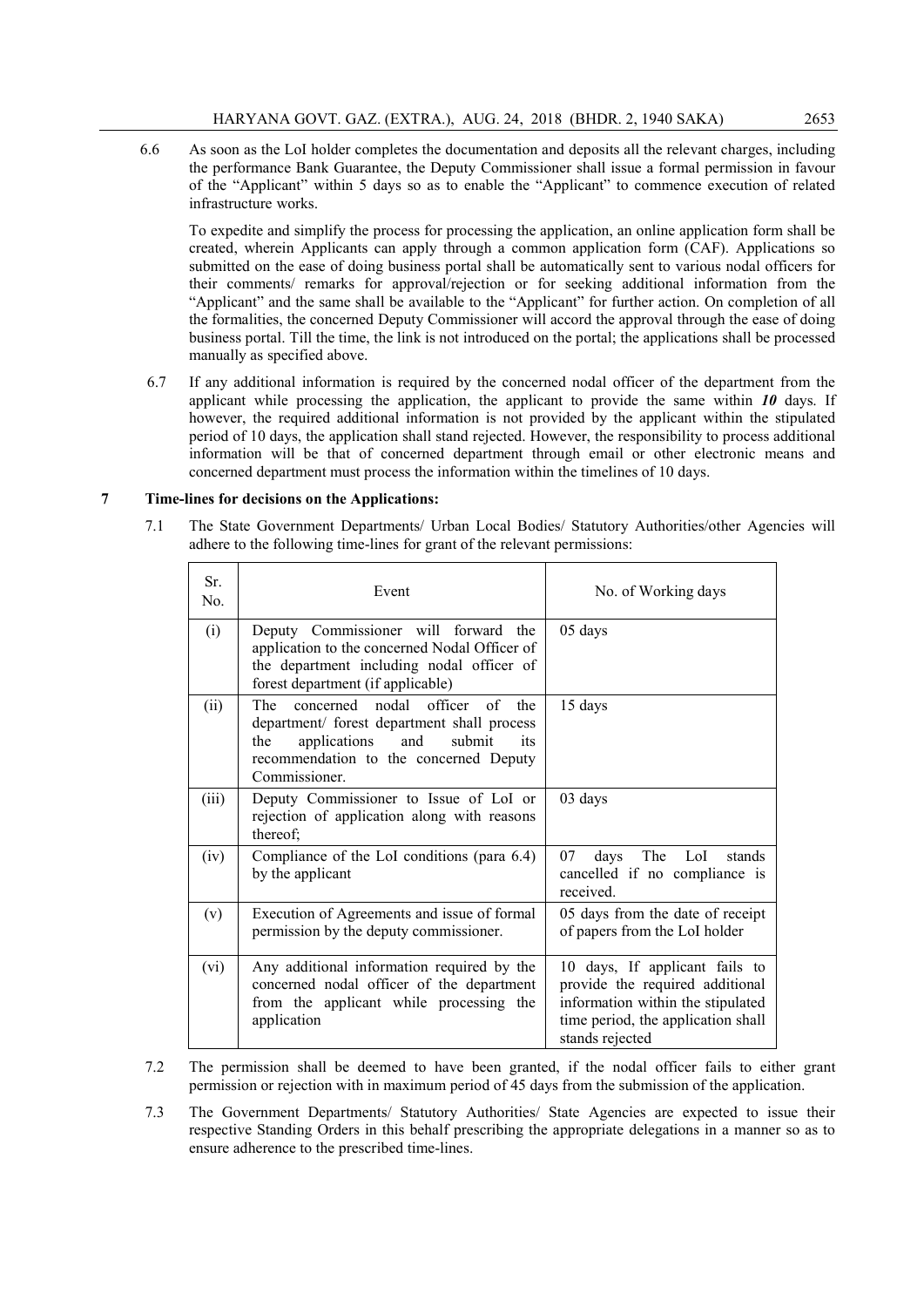### 8 Time-lines to complete the work

- 8.1 The "Applicant" shall be required to submit the time-frame within which it plans to execute the infrastructure works. The said plan may provide stretch-wise completion schedule, along with the complete plan. It shall make its best efforts to complete the execution of works within the timeframe indicated in the application.
- 8.2 During the execution of related infrastructure works, the Applicant shall ensure that no inconvenience is caused to the general public in the process of carrying out its operations. If found necessary, the competent authority may direct the Applicant to undertake execution of its works during the off-peak hours or during the night times.
- 8.3 The Applicant shall keep the Nodal Officer of the Department/ Authority/ Agency duly informed about the progress on a monthly basis, which may be reviewed at regular intervals between the parties.
- 8.4 Wherever the Applicant is found to be casual or non-serious about timely execution of the related works, the competent authority may revoke the permission granted after grant of an opportunity of hearing to the "Applicant's" authorized representative. However, where the "Applicant's" representative is able to establish that any such delay is for reasons beyond their control, the Competent Authority may extend the execution period and allow the work to be completed within the mutually agreed time-frame.
- 8.5\* The applicant upon the installation of infrastructure for which the permission has been granted under this policy is required to submit an application to the concerned Deputy Commissioner seeking a Completion certificate. The concerned Deputy Commissioner shall issue such certificate on the basis of the declaration given by the applicant/infrastructure provider and verified by the concerned nodal officer of the State Govt. department/statutory authorities/State agencies. The maximum time for this clearance shall be 30 days in case there is no objection. However, another 15 days shall be given to the applicant/infrastructure provider to remove any shortcoming/deficiencies found and reported by the concerned nodal officer of the State Govt. department/statutory authorities/State agencies in the restoration work carried out by the applicant /infrastructure provider with a condition that if the applicant/infrastructure provider fails to take and complete the corrective action to the satisfaction of the concerned nodal officer of the State Govt. department/statutory authorities/State agencies within the stipulated time period of 15 days, the sub clause no. 2.3.5 of Appendix 2 shall be enforced.

#### 9 Charges for grant of permissions for the Right of Way (RoW)/ Right of Use (RoU) and associated infrastructure etc:

With the exception of M/s Bharat Broadband Network Limited (BBNL) in respect of payment of RoW/ RoU charges, every Applicant shall be required to pay (i) one time Administrative charges (ii) RoW/ RoU permission charges, (ii) furnish the performance

\* Bank Guarantee as a refundable security for restoration of sites as per the details specified in Appendix - 2 of this policy.

#### 10 Compliance of Technical Standards and Safety conditions:

- 10.1 The "Applicant" shall execute the communication and connectivity infrastructure works strictly as per the technical standards and parameters specified in Appendix -3 of this policy.
- 10.2 Notwithstanding the details specified in Appendix-3, the "Applicant" shall, in the course of execution of its works and maintenance thereof thereafter, at all times, adhere to all the safety standards applicable as per relevant guidelines of the Government of India/ State Government amended time to time. Further, the Applicant shall ensure that the system laid or the infrastructure created by him (e.g. Ground Based Masts/Towers, Mobile/Communication Towers etc.) at all times conform to the EMF radiation norms as prescribed by the Department of Telecom, Government of India or the Telecom Regulatory Authority of India, as the case may be, from time to time.
- 10.3 No GBM or Tower Structures shall be allowed to be installed by any "Applicant" unless a certification of the technical design and Structure Safety Stability/ Safety Certificate (SSC) is to be obtained from one of the institutes (a) any of the IITs, (b) PEC University of Technology, Chandigarh (c) National Institute of Technology, Kurukshetra (d) Central Building Research Institute (CBRI) Roorkee (e) any such reputed Institution/or Institute mentioned in Rule 38 (xxix-a) of Rules 1965 or any authorized structural engineer registered or employed in Central or State Govt. service or a quasi Govt. organization or any other agency authorized from time to time by State Govt.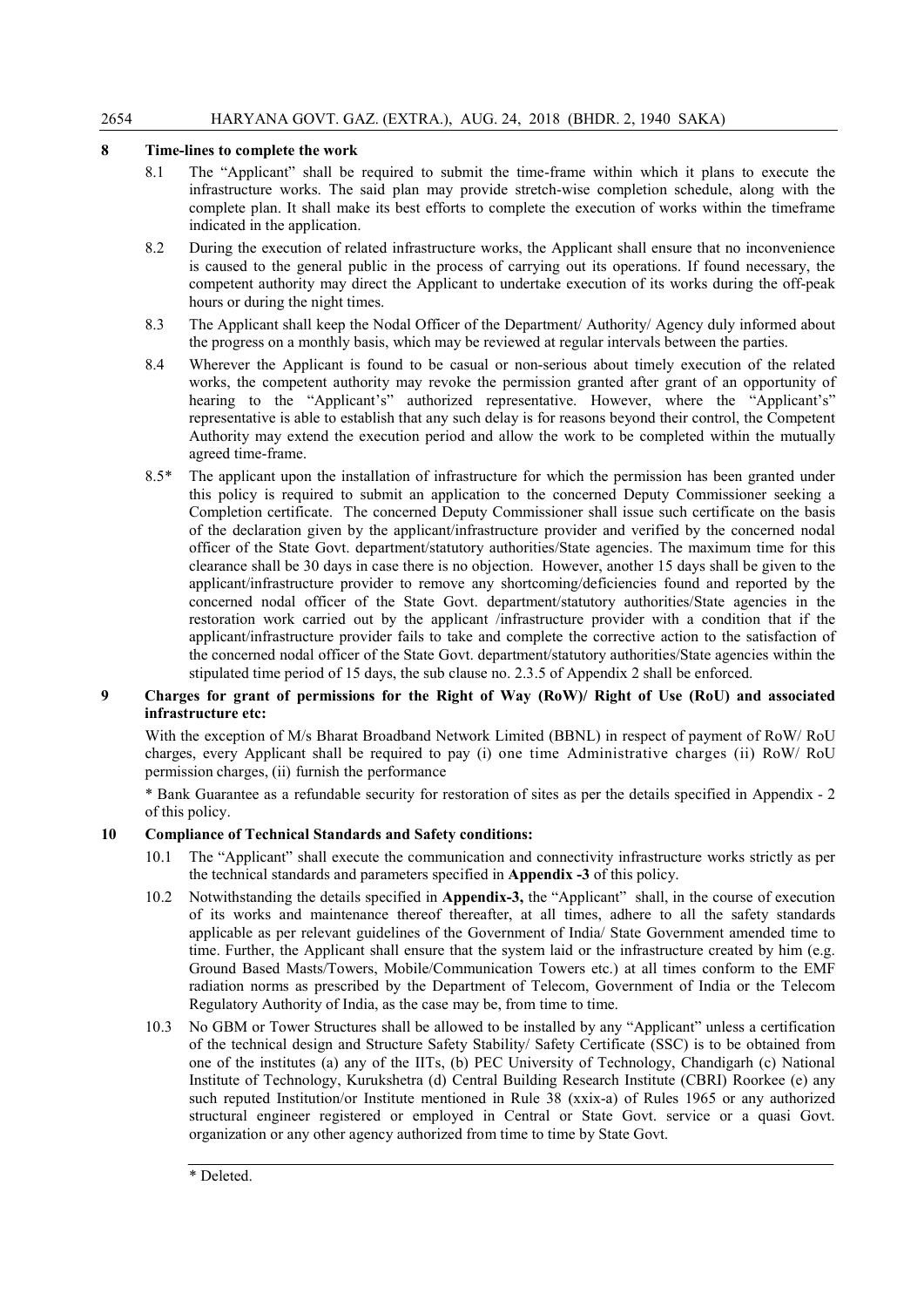#### 11 Communication Infrastructure laid/ installed without permission

11.1 If the infrastructure/service provider neither apply and/nor remove the communication structure, the infrastructure provider/cellular operator would be called upon to show cause as to why action should not be taken against them as per Law. If the infrastructure provider/ operator/ service provider fails to show cause or take corrective measures, the competent authority will proceed to get the unauthorized communication structure removed at the expense of such infrastructure/ service providers/ operators after having exhausted all the available opportunities to effect the show causes besides taking action as per law.

#### 12 Indemnity Bond

The Applicant/Infrastructure provider/licensee/Operator shall indemnify the Government and any of its agencies against any loss of life or property in the process of execution of works or against any claims thereafter during the period of Operation & Maintenance of such infrastructure at all times. The Applicant shall submit the Indemnity Bond on a non-judicial stamp paper of Rs 100/denomination, duly attested by the competent authority.

#### 13 Other terms and conditions:

- 13.1 This policy shall take effect from the date of its Notification and shall be applicable for all proposals/ requests that are pending decisions as on such date.
- 13.2 The "Applicant" shall ensure that each of the sites of the infrastructure systems, such as GBMs/ Towers or any other structure, for which permissions have been granted, are easily approachable for maintenance and operation.

#### 14 Revision of the existing Statues/rules/ guidelines by the respective departments:

- 14.1 Following sets of rules/ bye-laws/ policies/ guidelines have been issued on the subject by the respective departments/ agencies:
	- (i) Haryana Municipal (communication, cables, erection of dish antenna), Bye- Laws 2007 and Haryana Municipal (communication, cables, erection of dish antenna) Amendment, Bye-Laws 2008 notified by Urban local Bodies Department vide No. S.O. 88/ H.A.24/ 1973/Ss.200 and 214/2007 dated 31.10.2007 and S.O. 52/ H.A.24/ 1973/ Ss.200 and 214/2008 dated 09.06.2008 respectively; notification no. 2/12/2013/RF2 dated 20th September, 2013 notifying the Haryana Municipal (communication & connectivity infrastructure) bye laws, 2013; notification dated 3rd October, 2013 notifying the Haryana municipal corporation (communication  $\&$  connectivity infrastructure) bye laws, 2013;
	- (ii) Haryana Municipal Corporation (Erection of Communication Towers) Bye- Laws 2009 and Haryana Municipal (Erection of Communication Towers) Bye- Laws notified by Urban Local Bodies Department vide No. 3/7/2003-R(1) dated 11.11.09 and No. 3/7/2003-R1(2) dated 11.11.09 respectively.
	- (iii) Haryana Panchayati Raj (Regulation of Communication Towers) Rules, 2012 framed and Notified by the Development & Panchayat Department vide Notification bearing No. S.O. 56/ H.A. 11/1994/S.209/2012 dated 20.07.2012.Notification dated 12th April, 2012 whereby the Haryana Panchayat Raj Act, 1994 was amended;
	- (iv) Policy for setting-up of communication towers by private operators as notified by Haryana Urban Development Authority vide No. CTP/DTP (BP) 5466-69 dated 20.08.04 and Amendment vide No. CTP/DTP(BP) 6228-6231 dated 24.09.04.
	- (v) Policy for setting up of mobile towers in the controlled areas issued by Town & Country Planning Department Haryana vide No. 7/19/ 2012 -2TIP dated 13.01.2012;and amendment to notification no. 7/19/2012/2TCP dated 13.01.2012 by town and country planning Deptt., Government of Haryana vide memo no. 7/19/2012-2TCP
- 14.2 This CCIP Policy shall supersede all the above mentioned sets of rules/ bye-laws/ policies/ guidelines issued on the subject by the respective departments/ agencies. Further all these respective departments/agencies shall bring out necessary changes in the legal/procedure framework accordingly to ensure conformity to the provisions of this policy wherever required.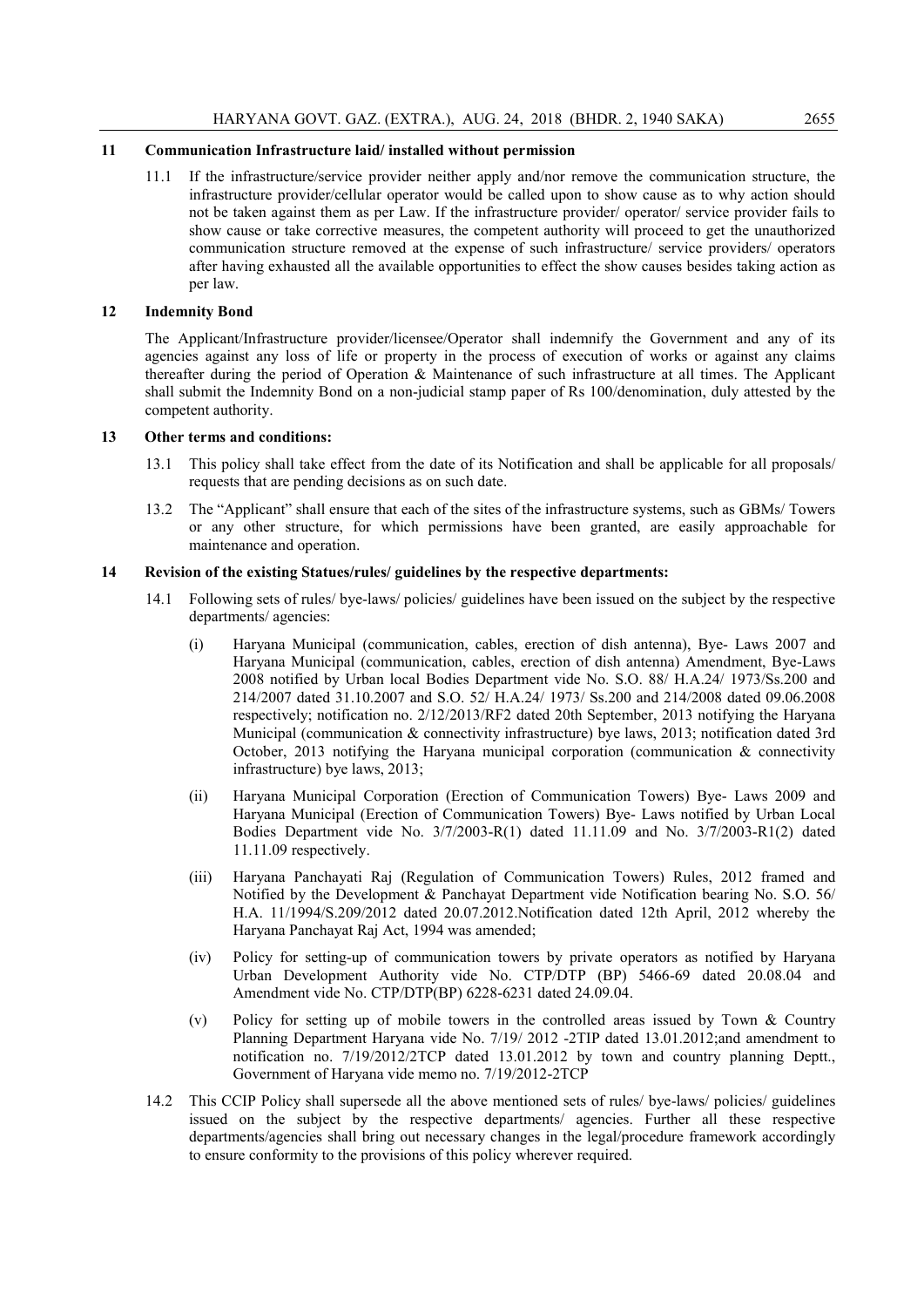- 14.3 In so far as Policy guidelines issued by HUDA or the Town & Country Planning Departments are concerned, the same shall stand subsumed in this policy from the date of its Notification.
- 14.4\* Wherever the permissions have already been granted under the existing Communication and Connectivity Infrastructure Policy -2013 amended upto 31.05.2014, the same shall hold good for the period such permissions were granted. In such cases, the applicant is required to submit the application for renewal of the permission to the Deputy Commissioner atleast 60 days before the expiry of such permission alongwith all document as required for new permission. The concerned Deputy Commissioner shall renew the permission after charging the fee and other charges as specified in Appendix 2 of this policy. Once the application is submitted with in the stipulated time, the operations through that communication and connectivity infrastructure shall not be discontinued till the disposal of the application.

#### 15 Changes in the Policy

This policy shall be suitably adjusted to accommodate any changes that may be necessitated on account of any technology or regulatory changes which may be introduced by the Department of Telecommunications, Government of India or any other competent authority in order to keep this policy dynamically responsive to changing technology, regulatory regime or any other unforeseen developments.

#### 16 Guidelines for installation of Mobile Towers by Private Telecom Service Providers in the premises of Government Offices or Government Land

The guidelines governing the matters relating to the installation of mobile/telecommunication towers in Government/PSU land and buildings by Telecom Infrastructure Providers in private sector only as mentioned in the Appendix-5 of this policy shall be followed.

#### 17 Guidelines for installations of in-building solutions (IBS) in Government Buildings

The in-building systems may be set-up in buildings to obtain good coverage and capacity to the mobile network inside the building by ensuring that the signals don't have to penetrate thick walls. The infrastructure so required to be installed requires extensive wiring in building which could be internal or external based on the aesthetical requirement of the owner. This solution is beneficial to the mobile users as well as mobile operators as it reduces the load of the mobile towers and gives coverage to the mobile users. In this regard, following Guidelines governing the installations of in-building solutions (IBS) in Government Buildings as mentioned in Appendix-6 shall be followed.

#### 18 State Level Telecom Committee (SLTC) and District Level Telecom Committee (DLTC) to Address Public Grievances

To address the Public Grievances relating to installation of towers and issues related to telecom infrastructure, State Level Telecom Committee and District Level Telecom Committee have been notified by Government of Haryana vide No. 2/368/Vol-II/2785 dated 08.10.2015.The role and responsibilities of SLTC and DLTC have been specified in the above said notification. Appendix 4

#### 19 State Nodal officer for Dispute Resolution

In line with the requirement of the Indian Telegraph Rules 2016, the State Government has designated the Principal Secretary to Government Haryana Electronics & Information technology Department as state Nodal officer for Dispute Resolution.

#### 20 Telecom Infrastructure as an essential service

Telecom installation is lifeline installations and a critical infrastructure in mobile communication, therefore, these services shall now be considered as essential service. All benefits as applicable to the infrastructure industries vide Gazette notification no. 81 dated 27.03.2012 of Govt. of India shall be extended.

#### 21 No Coercive Action:

As mobile communication is an essential service, the sealing of mobile tower/disconnection of electricity will not be resorted to without the consent of the respective TERM Cell of DoT in respect of the EMF related issues. The District Level Telecom Committee (DLTC) shall not take suo-moto actions based on the public protest/complaint/petition/press/media reports, etc. in connection with mobile tower installation. The operation of the Mobile Tower shall not be discontinued without giving the Applicant due opportunity to file appeal to the State Level Telecom Committee (SLTC) if the decision of the DTC goes against the Applicant. However, if the matter is related to structure safety of the Mobile Tower, the DLTC may take suitable action as it deems

 <sup>\*</sup> Amended Provision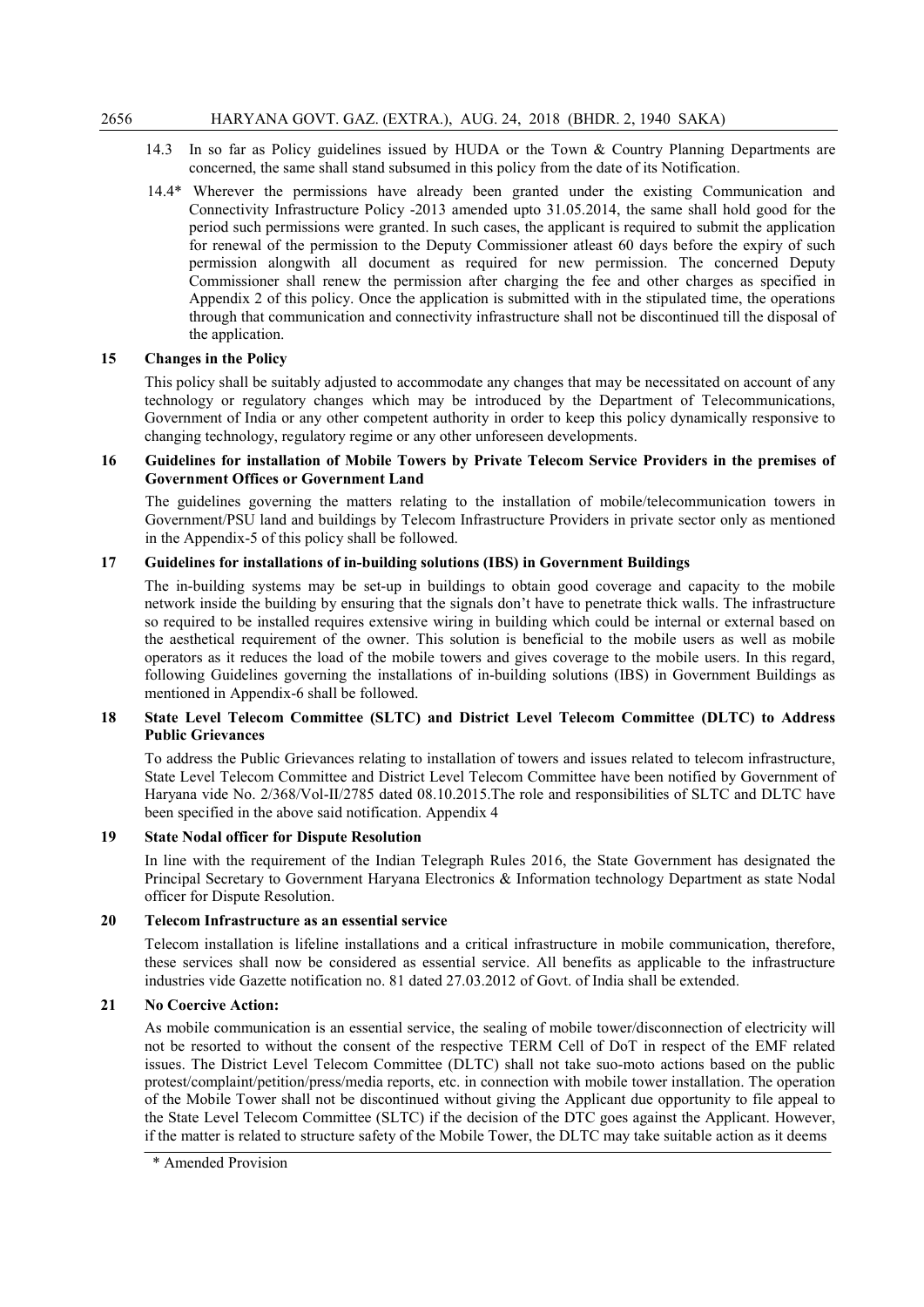fit on receipt of a report from Executive Engineer, PWD (Building). If the installed Telecom infrastructure is found to be without appropriate approvals or the Infrastructure provider has not deposited the requisite fee to the appropriate authority, a show cause notice of 30 days will be provided to the Applicant. In case no satisfactory response received from the Applicant, the appropriate authority shall have the power to seal or remove the said Telecom infrastructure.

#### 22 Advance intimation of putting up of mobile Jammers

One month advance intimation regarding installation of mobile Jammers in their premises shall be given by the respective Jail Authorities and by the respective Education Boards/universities to the telecom service provider operating in their area/region.

#### 23 Safety and Security of Telecom Infrastructure

Mobile communication is one of the critical services; therefore, the security of the telecom infrastructure has to be ensured by the Applicant. The Applicant is advised to deploy CCTV cameras as well as depute security guards to protect their telecom infrastructure. The State will provide support to the Applicant to ensure that strict legal action shall be taken by the respective Law& Enforcement authorities security of the telecom infrastructure and would take strict action against any willful or negligent damage to the Telecom Infrastructure facility and causing interruptions to the network connectivity.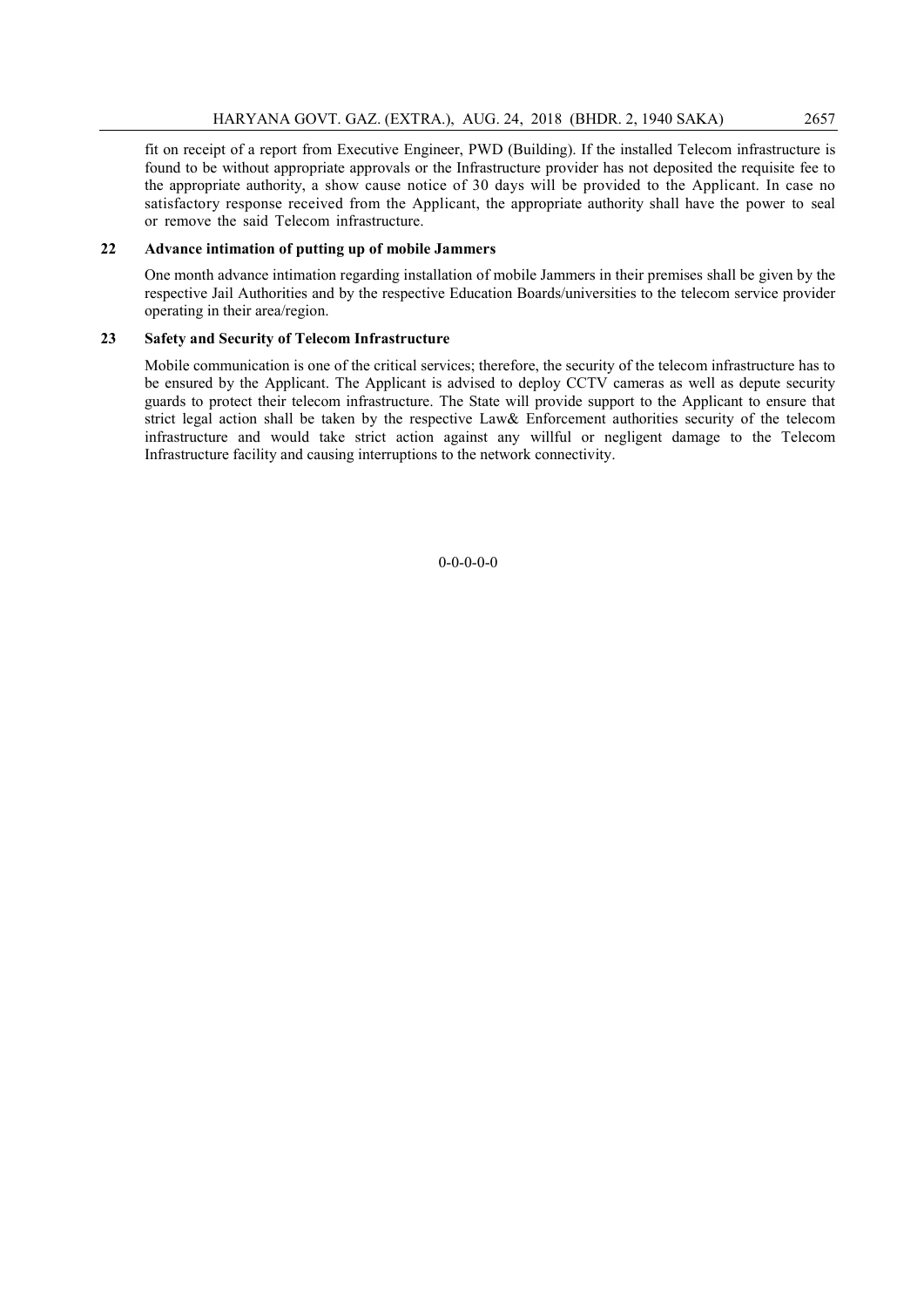#### Appendix - 1

#### Documents to be attached with the Application

- 1. Application (in duplicate) for permission for establishment of Overground communication and connectivity Infrastructure or for its renewal shall be submitted to the concerned Deputy Commissioner in the form-1 along with following documents:
	- i. A copy of the license/registration certificate granted by the Department of Telecommunication (DoT) Ministry of communication Government of India;
	- ii. Location Plan (Scale 1:1000) showing the site with reference to the surrounding existing developments;
	- iii. The detailed technical design and drawings of the tower/post or other aboveground infrastructure including the specification of foundation. In case the tower /post etc. is in the vicinity or adjoining to high or low tension line, then its distance from the same shall be clearly indicated in the drawings;
	- iv. Copy of certification of the technical design and Structural Stability/safety certificate for the building and tower/post as per sub para 10.3 of para 10 of the policy;
	- v. Copy of No-objection Certificate issued by the Fire Safety Department in case of high rise buildings where fire clearance is mandatory;
	- vi. Copy of SACFA clearance/copy of SACFA application for the said location submitted to Wireless Planning & Coordination (WPC) wing of DoT with registration number as WPC acknowledgement along with undertaking that in case of any objection/rejection, licensee will take corrective actions/remove the tower;

*(Note:- the copy can be submitted* to *the Nodal Officer as soon as the location is finalized and the tower is installed).*

- vii. For Forest/Protected Areas, the copy of clearance from State Environment & Forest Department, if applicable;
- viii. Acknowledgement receipt issued by TERM Cell of the self-certificate submitted by Applicant in respect of mobile tower/Base Transceiver Station (BTS) establishing/ certifying that all general public areas around the tower will be within safe Electro Magnetic Radiation(EMR) exposure limit as per peak traffic measurement after the antennas starts radiating;

{*Note :- It can be submitted within 30 days after radiating the tower}.*

- ix. Time schedule (Stretch-wise) for completion of the work;
- x. Copy of the type test certificate issued by Automotive Research Association of India (ARAI) to the manufactures of the DG sets, in case DG is to be installed;
- xi. Ownership document of the building/site. (Attested copy) However, production of Patta/approved map should not be insisted upon;
- xii. Attested copy of lease Agreement Deed/Consent Agreement Deed, signed by the applicant and the owner of the site/building;
- xiii. The Nodal Officer/local Body may also seek the copy of No Objection Certificate (NOC) from building owners/entities having roof top rights in case of roof based tower or from land owner in case of ground based tower;
- xiv. In case the permission is sought in the land/premises of any office of Central Government or a PSU of Central Government, the prior written consent copy of agreement from the authority having legitimate right over the land/premises shall be attached with the application;
- xv. Indemnity bond to indemnify the Government/ Local Body/ Authority in the prescribed format against (i) any liability for the damage caused to the infrastructure laid by the applicant for any reasons, and (ii) claims against any accidents on account of the infrastructure laid/ facilities installed or against any claims thereafter during the period of Operation  $\&$  Maintenance of such infrastructure at all times;
- xvi. Undertaking as per Appendix-7shall be submitted by the "Applicant" along with the application.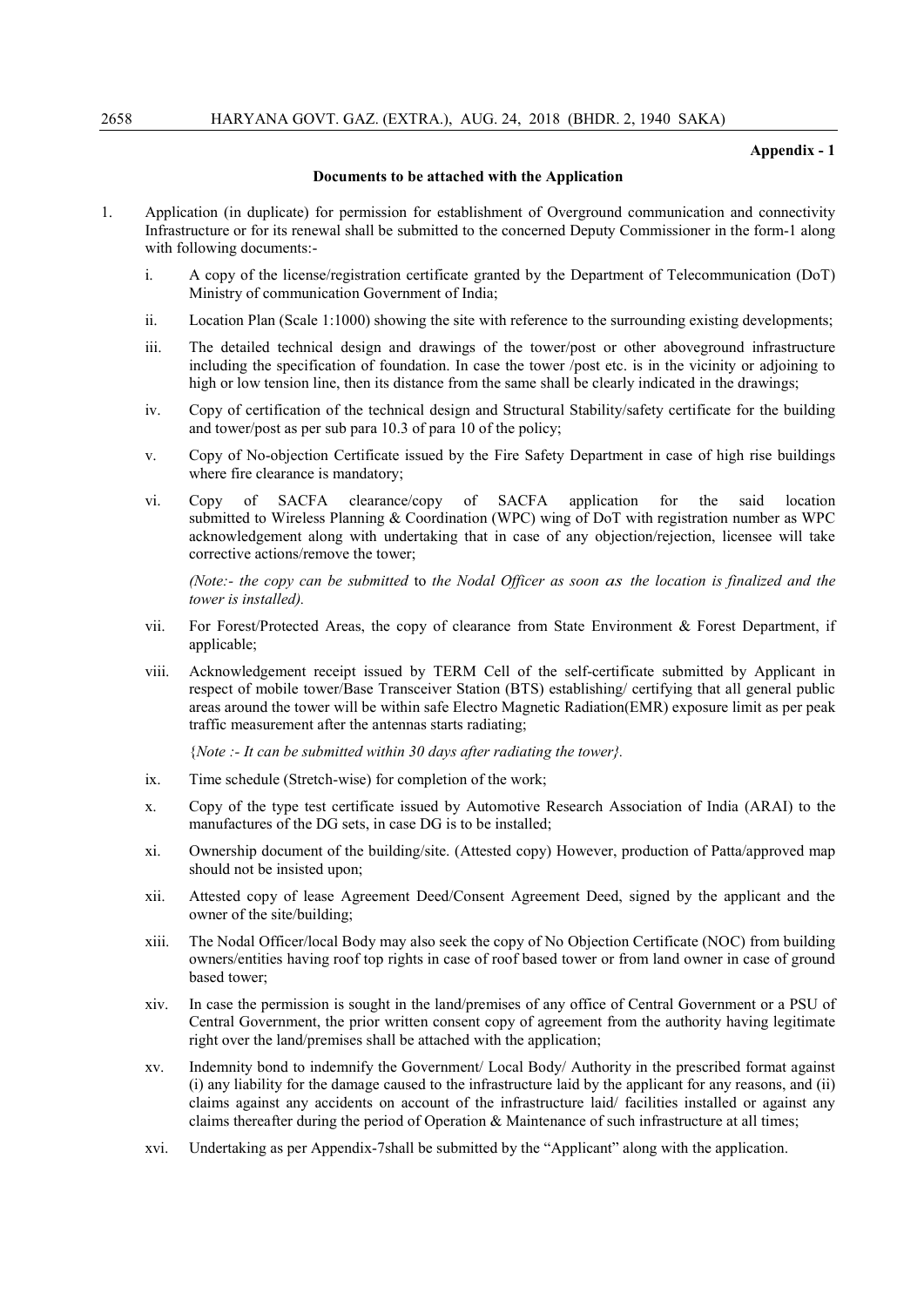- 2. Application for permission to lay underground telegraph infrastructure or taking fibre to home in the right of way shall be submitted to the concerned Deputy Commissioner in Form-2 along-with following documents,
	- i. a copy of relevant License/ infrastructure provider registration certificate granted by the DoT;
	- ii. Detail of the location map showing the proposed underground telegraph infrastructure including route planned, exact latitude and longitude, nature of land;
	- iii. the copy of consent of the owner of land/building where the OFC/telegraph infrastructure proposed to be laid;
	- iv. the detailed technical design and drawings of the post or other above-ground contrivances (in case of over ground cabling);
	- v. Time schedule (Stretch-wise) for completion of the work;
	- vi. Indemnity bond to indemnify the Government/ Local Body/ Authority in the /prescribed format against (i) any liability for the damage caused to the infrastructure laid by the applicant for any reasons, and (ii) claims against any accidents on account of the infrastructure laid/ facilities installed or against any claims thereafter during the period of Operation & Maintenance of such infrastructure at all times;
	- vii. Undertaking as per Appendix-7 shall be submitted by the "Applicant" along with the application;
	- viii. For Forest/Protected Areas, the copy of clearance from State Environment & Forest Department, if applicable:

(Note:- NOC of Forest Deptt. would not be required in areas not covered under Forest/Protected Areas.)

- 3. The Applicant shall submit a copy of receipt in proof of the payment of application fee and other charges as prescribed under this Order.
- 4. The Applicant shall furnish such other relevant information as may be required by the Nodal Officer or as the 'State Government may direct.
- 5. The Applicant may also submit the soft copy of the application along with all the forms, statements and documents.
- 6. Application, if the Applicant desires, may be submitted On-line in cases of such appropriate authorities, wherever they have proper arrangements for this purpose.
- 7. In cases where applications for permission for establishment of communication and connectivity Infrastructure has been submitted under the existing policy of the State Government but permission has not been issued, then in such cases, there would be no need to submit fresh application. However the Applicant shall submit written request for grant of approval along with documents required under this policy, but not submitted earlier alongwith the fee/charges under this policy. The Nodal Officer shall issue the permission in accordance with the rules and this policy.
- 8. Permissions such as NOC etc. from the State Govt. departments shall be obtained by the applicant through single window system. However, till this system is not introduced, the applicant is required to obtain the requisite NOCs from the departments as per the existing procedure.

 $0 - 0 - 0 - 0$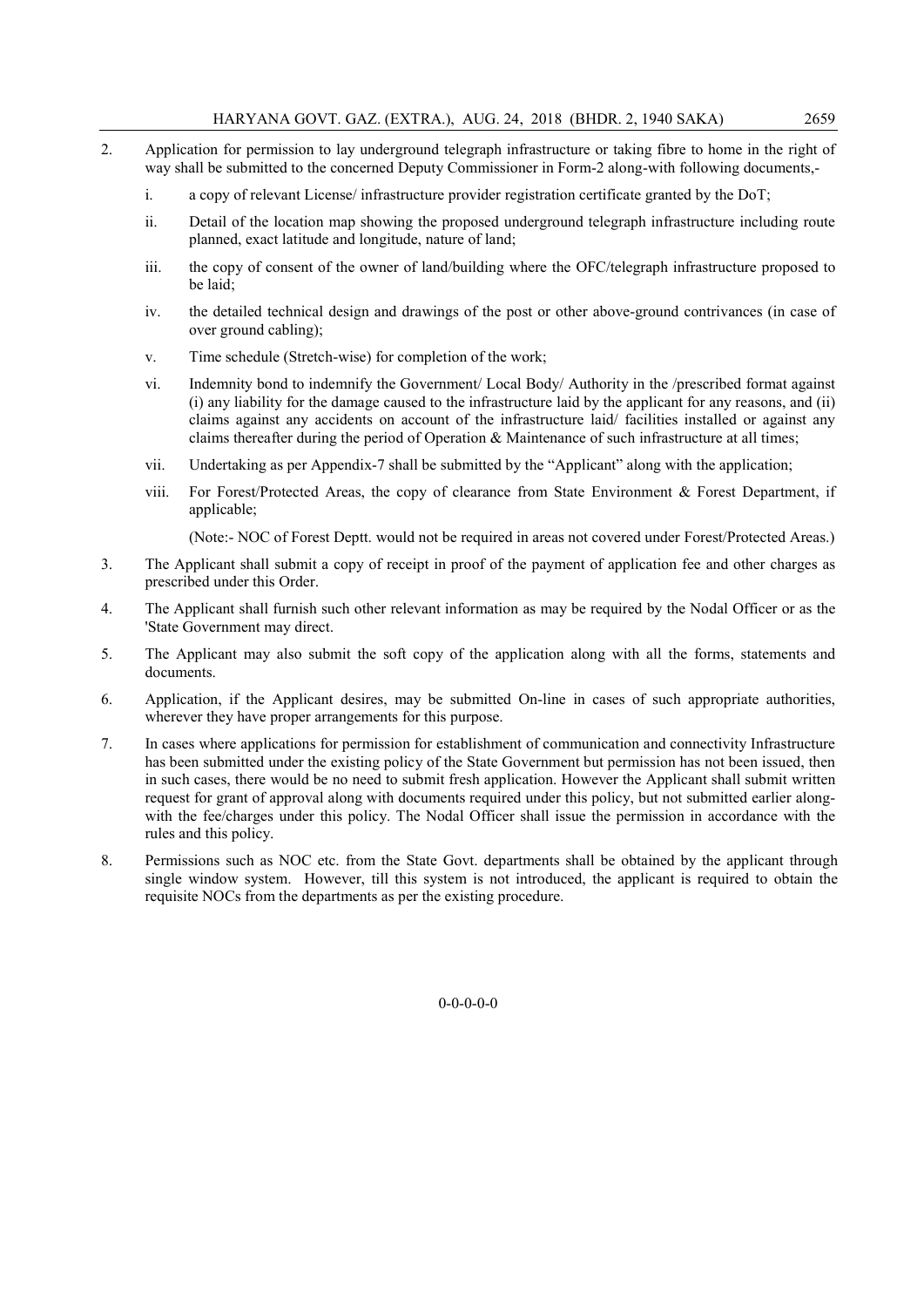#### Appendix - 2

#### Schedule of Charges

1. Reference has been made in this Schedule to different parts of the state situated in different zones. The areas forming part of each zone are given below for the purposes of clarity. The description of said zones may change over time, as notified by the Town & Country Planning Department of the state of Haryana.

| Hyper                                                                                                                                               | <b>High Potential Zone</b>                                                                                                                                                                   | Medium                                                                                                                                                                                                           | Low                                       | Other                                                   |
|-----------------------------------------------------------------------------------------------------------------------------------------------------|----------------------------------------------------------------------------------------------------------------------------------------------------------------------------------------------|------------------------------------------------------------------------------------------------------------------------------------------------------------------------------------------------------------------|-------------------------------------------|---------------------------------------------------------|
| Potential Zone                                                                                                                                      |                                                                                                                                                                                              | Potential                                                                                                                                                                                                        | Potential                                 | areas                                                   |
| Urban Areas in and<br>around Gurugram<br>town including the<br>Urban Areas<br>declared by the<br>Government for<br>Gurgaon-Manesar<br>Urban complex | Faridabad-<br>Ballabgarh<br>Complex,<br>Panchkula, Kalka,<br>Pinjore,<br>GwalPahari-<br>Balola<br>Bandhwari<br>Complex in Gurgaon<br>District, Sonepat-<br>Kundli Urban<br>Complex, Panipat. | Karnal.<br>Kurukshetra,<br>Ambala City,<br>AmbalaCantt,<br>Yamuna Nagar,<br>Bahadurgarh,<br>Jagadhari, Hisar,<br>Rohtak, Ganaur,<br>Palwal, Hodal,<br>Rewari.<br>Dharuhera-Bawal<br>and Oil Refinery<br>Panipat. | All other urban<br>areas in the<br>State. | Rest of the state<br>areas including<br>all rural areas |

#### 2. Application fee and other charges:

#### 2.1 Right of Use (RoU) / Right of Way (RoW) charges:

The charges (Non Refundable) for grant of permission for the RoU/ RoW for the Communication infrastructure shall be payable at the rates given in table 2.1 (A) & 2.1 (B) below. The Applicant would be required to pay such charges afresh at the rates applicable at such time on completion of the period *coterminous with the* permission/ license granted by DoT Govt. of India.

| 2.1(A)         |                                                                                                    | One time Administrative charges (Non Refundable) |                                         |                                           |                                 |                                                         |
|----------------|----------------------------------------------------------------------------------------------------|--------------------------------------------------|-----------------------------------------|-------------------------------------------|---------------------------------|---------------------------------------------------------|
|                |                                                                                                    |                                                  | <b>Areas of the State</b>               |                                           |                                 |                                                         |
| Sr.<br>No.     | <b>Purpose</b>                                                                                     | <b>Hyper</b><br><b>Potential</b><br>Zone         | <b>High</b><br><b>Potential</b><br>Zone | <b>Medium</b><br><b>Potential</b><br>Zone | Low<br><b>Potential</b><br>Zone | <b>Other</b><br>Area<br>including<br>the<br>rural areas |
| $\mathbf{1}$   | Laying of<br>Underground<br>communication and<br>connectivity<br>Infrastructure (per<br>Kilometer) | $1000/-$                                         |                                         |                                           |                                 |                                                         |
| $\mathfrak{D}$ | Laying of overhead<br>communication<br>and<br>connectivity<br>Infrastructure                       |                                                  | $100000/-$                              |                                           |                                 | $10000/-$                                               |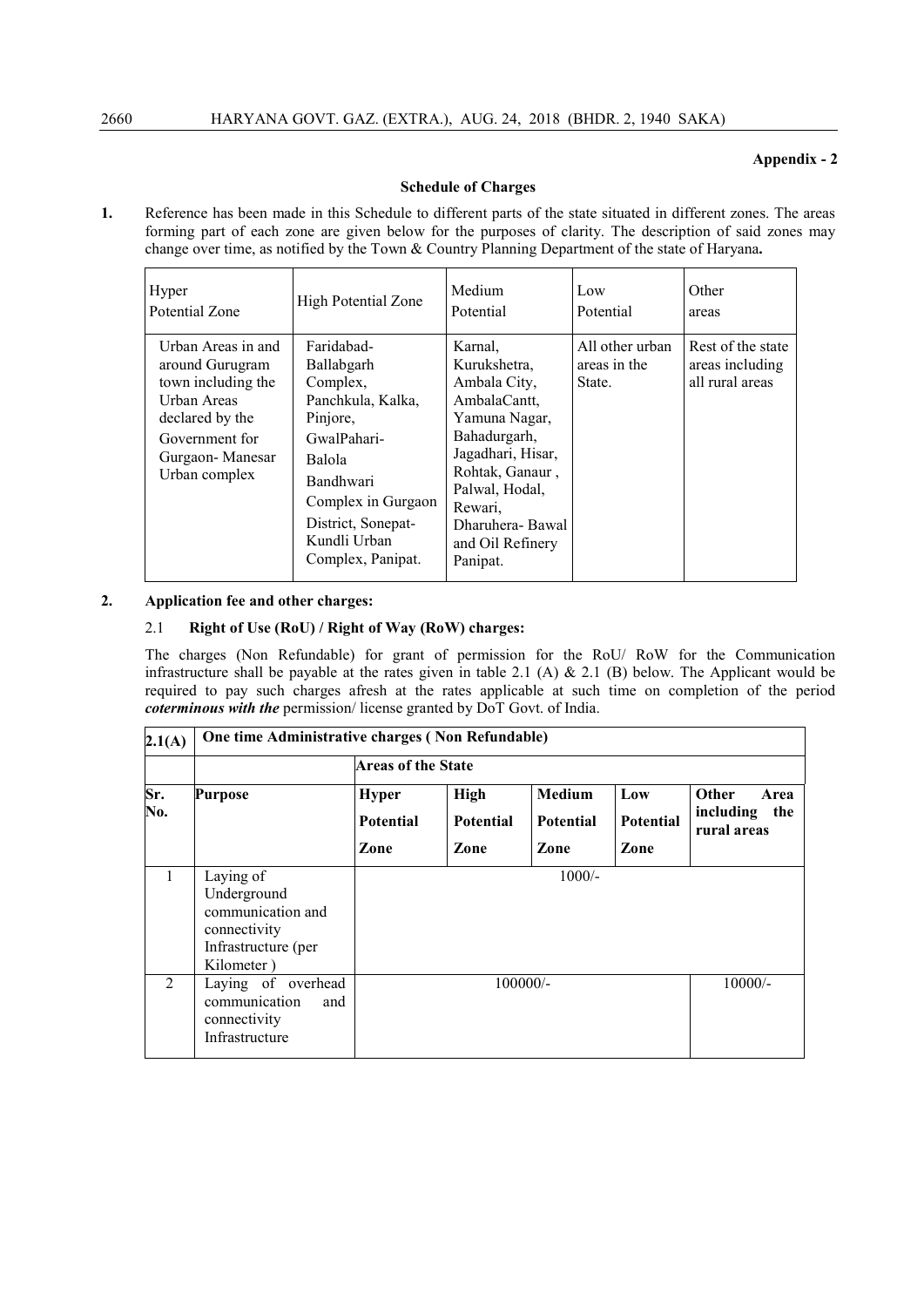| 2.1(B)         | <b>Annual Charges for Right of Use (in Rs.)</b>                                                                                                        |                            |                                  |                                    |                                 |                                                  |
|----------------|--------------------------------------------------------------------------------------------------------------------------------------------------------|----------------------------|----------------------------------|------------------------------------|---------------------------------|--------------------------------------------------|
|                |                                                                                                                                                        |                            | Areas of the State               |                                    |                                 |                                                  |
| Sr.<br>No.     | <b>Purpose</b>                                                                                                                                         | Hyper<br>Potential<br>Zone | <b>High</b><br>Potential<br>Zone | Medium<br><b>Potential</b><br>Zone | Low<br><b>Potential</b><br>Zone | Other<br>Area<br>including<br>the rural<br>areas |
| $\mathbf{1}$   | for use of street<br>light poles to carry<br>OFC/Aerial<br>cabling/cables for<br>cable TV (per<br>pole)                                                | $500/-$                    |                                  |                                    |                                 |                                                  |
| $\overline{2}$ | <b>Erection of Poles</b><br>for overhead cables<br>(per pole)                                                                                          | $1000/-$                   |                                  |                                    |                                 |                                                  |
| $\overline{3}$ | Dish Antenna<br>(other than Dish<br>Antenna installed<br>under DTH)                                                                                    |                            | Rs. 5000/- per Dish Antenna      |                                    |                                 |                                                  |
| $\overline{4}$ | Erection of Ground<br><b>Based</b><br>Masts/Tower (per<br>site)                                                                                        |                            | $10,000/-$                       |                                    |                                 | $5,000/$ -                                       |
| 5              | Erection of Mobile/<br>Communication<br>roof top tower/roof<br>top pole (per site)                                                                     |                            | $10,000/-$                       |                                    |                                 | $5,000/-$                                        |
| 6              | Moveable<br>communication<br>towers/Cell on<br>wheels<br>in lieu of<br>permanent<br>infrastructure to<br>cover the blank<br>areas. (per such<br>tower) |                            | $10,000/-$                       |                                    |                                 | $5,000/-$                                        |

- 2.1.1 The Applicant may, if desires, can deposit one time charges under sub table 2.1(B) of Appendix 2, equivalent to five times of such full annual charges. Such charges would exempt him from further liability of payment of the annual charges as mentioned under sub table 2.1 (B) of Appendix 2 and may hold good for the period of the permissions coterminous with the period of license/ permission granted by DOT.
- 2.1.2 The Appropriate Authority shall not charge any other amount except the application fee and other charges specified as above.

#### 2.2 Fee and other charges in respect of installation / laying of communication and connectivity infrastructure on Government lands and buildings :-

- 2.2.1 The Applicant shall deposit application fee and other charges as specified under Para 2 of Appendix 2 in respect of lands and buildings of Central/State Government or statutory or nonstatutory bodies/institutions in the State of Haryana.
- 2.2.2 The below mentioned annual charges apart from the charges specified in sub-Para 2.1 (A) above shall be applicable only for using area of lands and buildings of Government or statutory or nonstatutory bodies/institutions.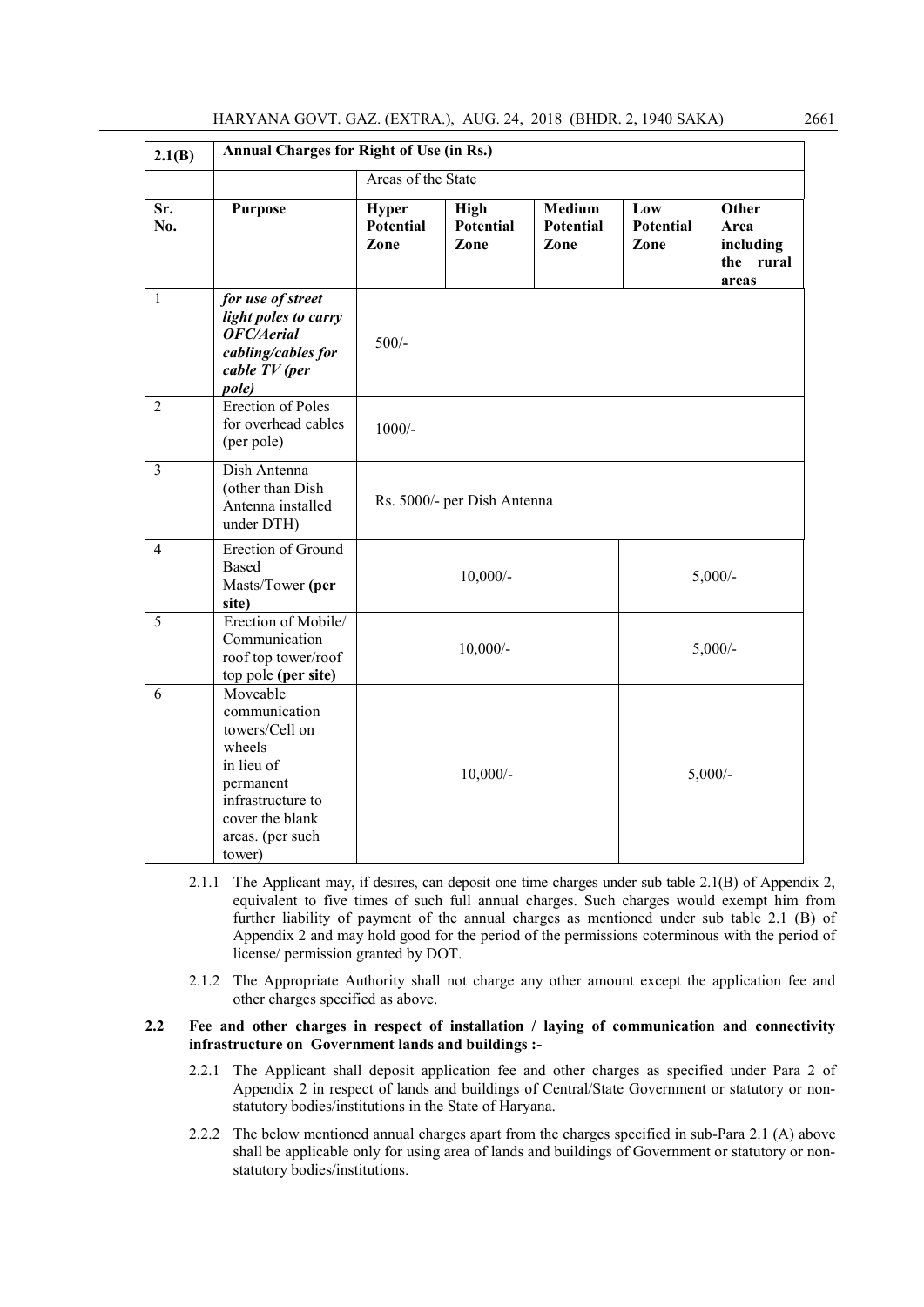- a. In the case of lands and buildings belonging to Central Government or statutory or nonstatutory bodies/institutions of the Central Government, rates of annual charges as may be determined by the Central Government, shall be deposited by the Applicant with the concerned Department of Central Government or statutory or non-statutory bodies/institutions, as the case may be;
- b. In case of lands and buildings belonging to Appropriate Authority as mentioned in para 2 of the policy, an annual charges (per sq.mtr)  $\omega$  10% of the applicable collector rate shall be deposited with the concerned Appropriate Authority by the Applicant;
- c. In case of each Wi-Fi antenna or Micro Cell unit/antenna with utility box attached to Cell/antenna are installed on any land or building including bus shelters, street light pole, public places, other Government premises annual charges of Rs.1000/- shall be deposited by the Applicant to the Appropriate Authority;
- d. The licensee shall deposit Rs. 500/- per pole annually to the Appropriate Authority for use of street light poles to carry OFC/Aerial cabling/cables for cable TV;
- e. The annual rent for putting up manhole on the OFC route shall be charged (per Sq.mtr.) @10% of the applicable collector rates taking actual number of chambers and their actual size into consideration. Any other charges shall not, however, be levied for putting up manholes;
- f. Restoration charges in the shape of bank guarantee for laying underground OFC to the Appropriate Authority shaII be submitted as mentioned in Para 2.3;
- g. No fee and charges shall be recovered from the Government Departments for establishing Telecommunication system including towers/poles for their use.
- 2.2.3 Wherever the Applicant service provider/ infrastructure provider proposes to use privately owned land for the said purpose, no *annual right of use charges* as mentioned under table 2.1 (B) shall be payable to the concerned agencies to that extent and the lease agreements/ charges shall be decided/ settled mutually between the parties. The Appropriate Authority would only ask for the lease agreements between the parties in such cases.

#### 2.3 Performance Bank Guarantee (PBG):

The applicant shall furnish a refundable Performance Bank Guarantee (PBG) towards security for restoration of the sites dug/ used in the process of execution of works. The BG shall be valid for a period of six months over and above the completion period and would have to be renewed accordingly in the event of grant of extension of execution period. The competent authority shall discharge the BG on satisfactory restoration of the area. The PBG shall be furnished at the following rates:

|                | Performance Bank Guarantee against restoration works (Rs. per route meter) |                                                         |                                                     |                                               |                                                       |               |
|----------------|----------------------------------------------------------------------------|---------------------------------------------------------|-----------------------------------------------------|-----------------------------------------------|-------------------------------------------------------|---------------|
|                | Performance Bank<br>Guarantee                                              | <b>Cement</b><br>Concrete<br>Roads/<br><b>Pavements</b> | <b>Cement</b><br>Concrete<br>Paver<br><b>Blocks</b> | <b>Metalled</b><br>Roads/<br><b>Pavements</b> | <b>Unpaved</b><br>(Kutcha)<br>Roads/<br><b>Rastas</b> | <b>Others</b> |
| $\mathbf{1}$   | Micro Trenching<br>Method                                                  | $50/-$                                                  | $50/-$                                              | $30/-$                                        | NA.                                                   | $20/-$        |
| $\overline{2}$ | Horizontal<br>Directional Drilling<br>Method/Horizontal<br>Boring Method   | $100/-$                                                 | $100/-$                                             | $100/-$                                       | $100/-$                                               | $100/-$       |
| 3              | Digging<br>Open<br>Method                                                  | Not<br>Allowed                                          | <b>Not</b><br>allowed                               | <b>Not</b><br>Allowed                         | $500/-$                                               |               |

2.3.1 The amount for performance Bank Guarantee against restoration shall be reviewed every five years.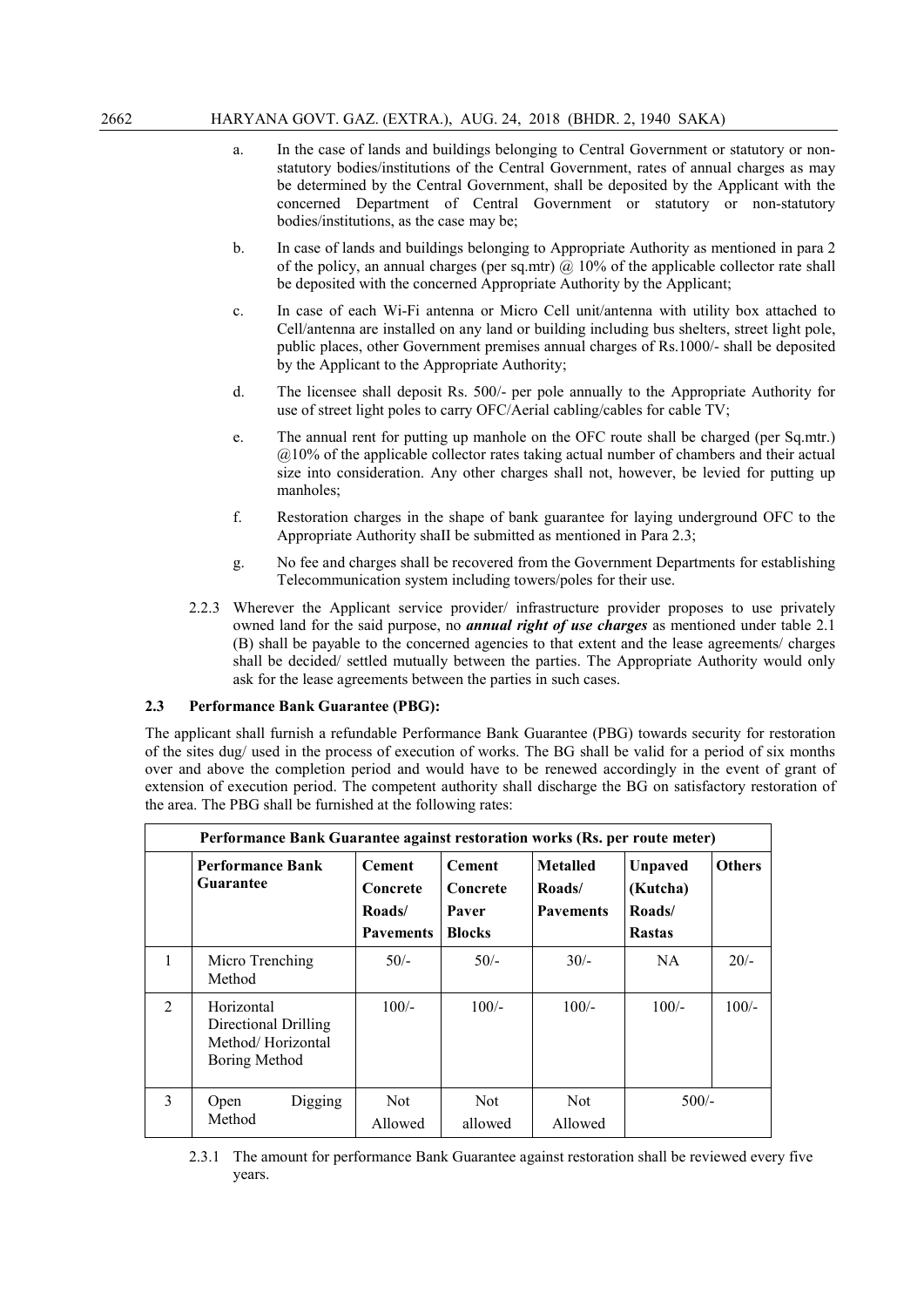- 2.3.2 In case of time-over runs for completion of the works, the Bank Guarantee shall be renewed/ got extended by the Applicant corresponding to the revised completion period + 6 months. The Applicant shall obtain formal permission for time-extension from the competent authority.
- 2.3.3 The Applicant shall report satisfactory completion of restoration of related work sites, which shall be visited/ ascertained by a representative of the State Government Department/ Agency within a period of 15 days of such report. Thereafter, the Bank Guarantee shall be discharged to the Applicant within 15 days from the date of inspection thereof or 30 days of submission of the request subject to such restoration works having been carried out to the satisfaction of the said authority.
- 2.3.4 The Applicant may provide the PBG, as applicable for a stretch over which the work is proposed to be undertaken and roll the same over to each of the subsequent stretches, subject to the validity of such PBG for the period of execution + 6 months.
- 2.3.5 In case the work contemplated by the Applicant is not completed to the satisfaction of the concerned Government Department/ Statutory Authority/ State Agency granting the permission, the Competent Authority may extend the completion period as deemed appropriate, along with extension in Bank Guarantee. Where the Applicant fails to meet his performance obligations in this behalf within the agreed time-frame, the Competent Authority may en-cash the Bank Guarantee and undertake restoration of the site on its own at the risk and cost of the Applicant.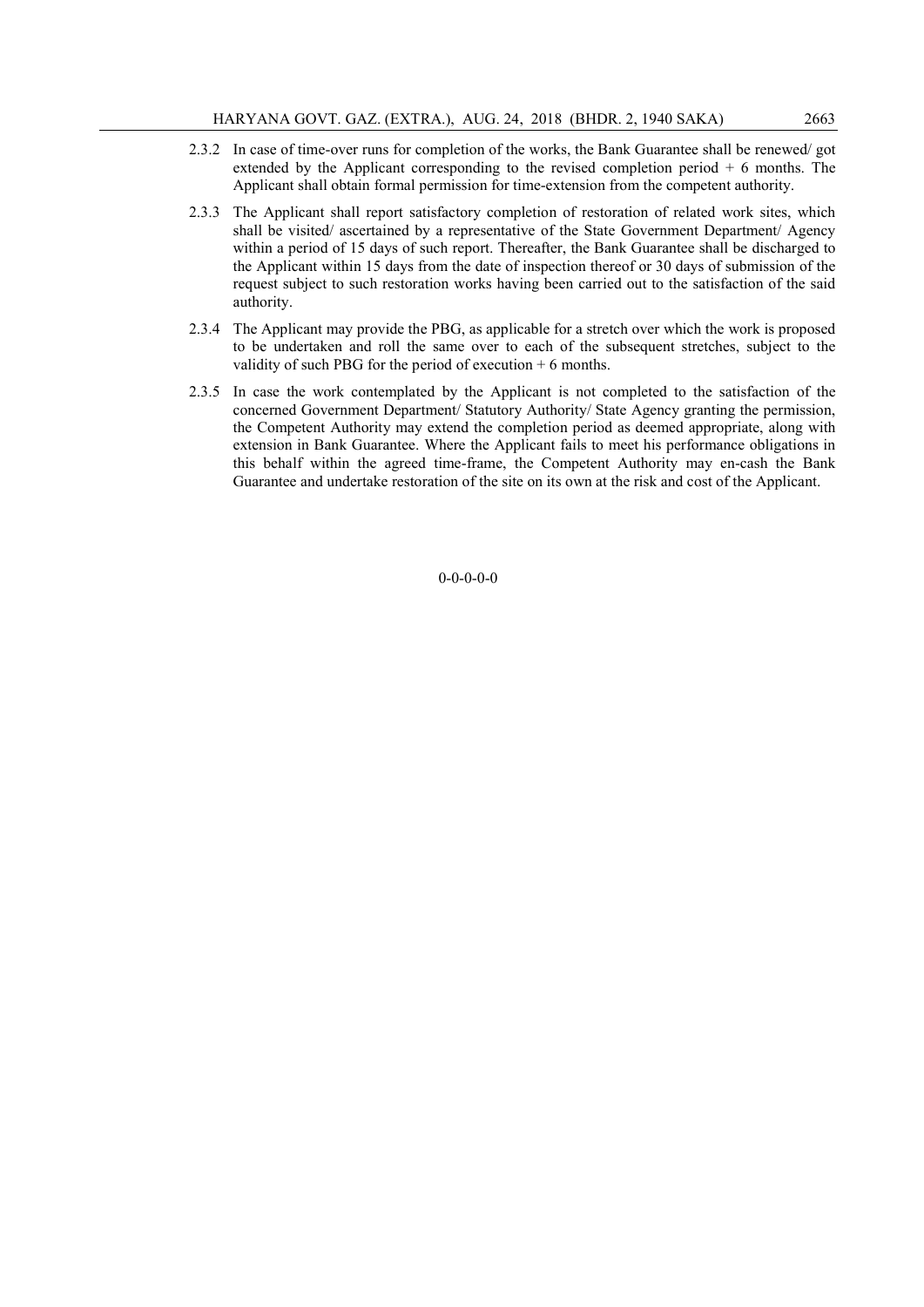#### Appendix -3

#### 1. Location of Ground Based Masts (GBM) / Communication / Mobile Towers

It is important that the GBM/ Communication/ Mobile towers installed conforms to the radiation and safety norms prescribed by the Department of Telecom, Government of India or the TRAI or any other competent authority in this behalf at all times. Further, the location thereof shall be governed by radiofrequency system adopted by the applicant and shall be allowed subject to the following conditions namely:-

- 1.1 "Applicant" should strictly follow norms and mechanism laid by DoT GoI and TERM Cell modified time to time and getting clearances from SACFA wherever applicable.
- 1.2 The State Government Departments/ Statutory Authorities/ State Agencies should endeavor to explore the possibility of identifying suitable spaces within their premises or land as found suitable by the infrastructure provider for the installation of the GBMs/ Mobile/ communication Towers. The space for such facilities will be made available to the Applicant in accordance with this policy within a period of one month from the date of application, failing which the Applicant shall be free to install the said structures at alternate locations/ sites identified by them, subject to the conditions laid down in this policy.
- 1.3 The Applicant shall obtain the permission of the Forest Department for erection of any Communication Infrastructure facility (mobile /Communication towers/ ground based masts etc.) within the areas notified as Reserved Forests. Protected Forests and the areas forming part of any National Park/ Wildlife sanctuary. The Forest Department shall take a decision on such application within 30 days from the data of submission of application. If no decision is taken within the prescribed period, the permission shall be deemed to have been granted.
- 1.4 The conditions pertaining to the Moveable Communication Towers/ cell on wheel shall be as per the clause no. 2.2 under Eligible to Apply, 4.2 & 4.3 under Validity of Permission and Appendix 2.1 (B) of the policy.

#### 2. Technical parameters to be followed by the "Applicant"- Infrastructure/ Service Providers while laying the cables (over-ground and underground), erection and installation of Poles/ Dish Antennas / Ground Based Masts/ Mobile & Communication Towers.

- 2.1. Laying of underground cables:
	- 2.1.1. The Applicant shall undertake laying of underground communication infrastructure works in a manner so as to cause least public inconvenience. He would be expected to suitably cordon- off the area to ensure public safety and encouraged to execute the works during off-peak times so as to cause minimum inconvenience to the public traffic. The Applicant shall restore the dug up area/ sites to their original condition simultaneously, clear the area of any unused earth/ debris, and dispose off such debris/ earth at the sites away from the work site as permitted by the competent authority and to the satisfaction of the concerned authority.
	- 2.1.2. The applicant shall carry out Ground penetration/ probing Radar survey for detection of existing utilities/ services along the route where the cable is proposed to be laid. The data collected in respect of existing utility services through this survey would be unconditionally shared with the concerned Government Department/ Statutory Authority/ State Agency free of any charge;
	- 2.1.3. As far as possible, the Applicant should carry out the work by using Micro Trenching/ Horizontal Directional Digging (HDD) techniques or Horizontal boring methods so as to minimize the damage and to cause minimum inconvenience to public;
	- 2.1.4. The cable shall ordinarily be laid at the edge of the Right of Way or as permitted/ approved by the competent authority. In case of restricted width of the Right of Way, which may be adequate only to accommodate the carriageways, central verge, shoulders, slopes of embankment and drains, the cables shall be laid beyond the toe-line of the embankments and clear of the drain. Wherever it is found that it is not feasible to lay the cable without adversely impacting the existing utilities/ services, the permission may be declined;
	- 2.1.5. The top of the casing/ conduit pipe containing the cables shall be at least 1.5 meters below the top surface subject to at least 0.3 m below the drain inverts;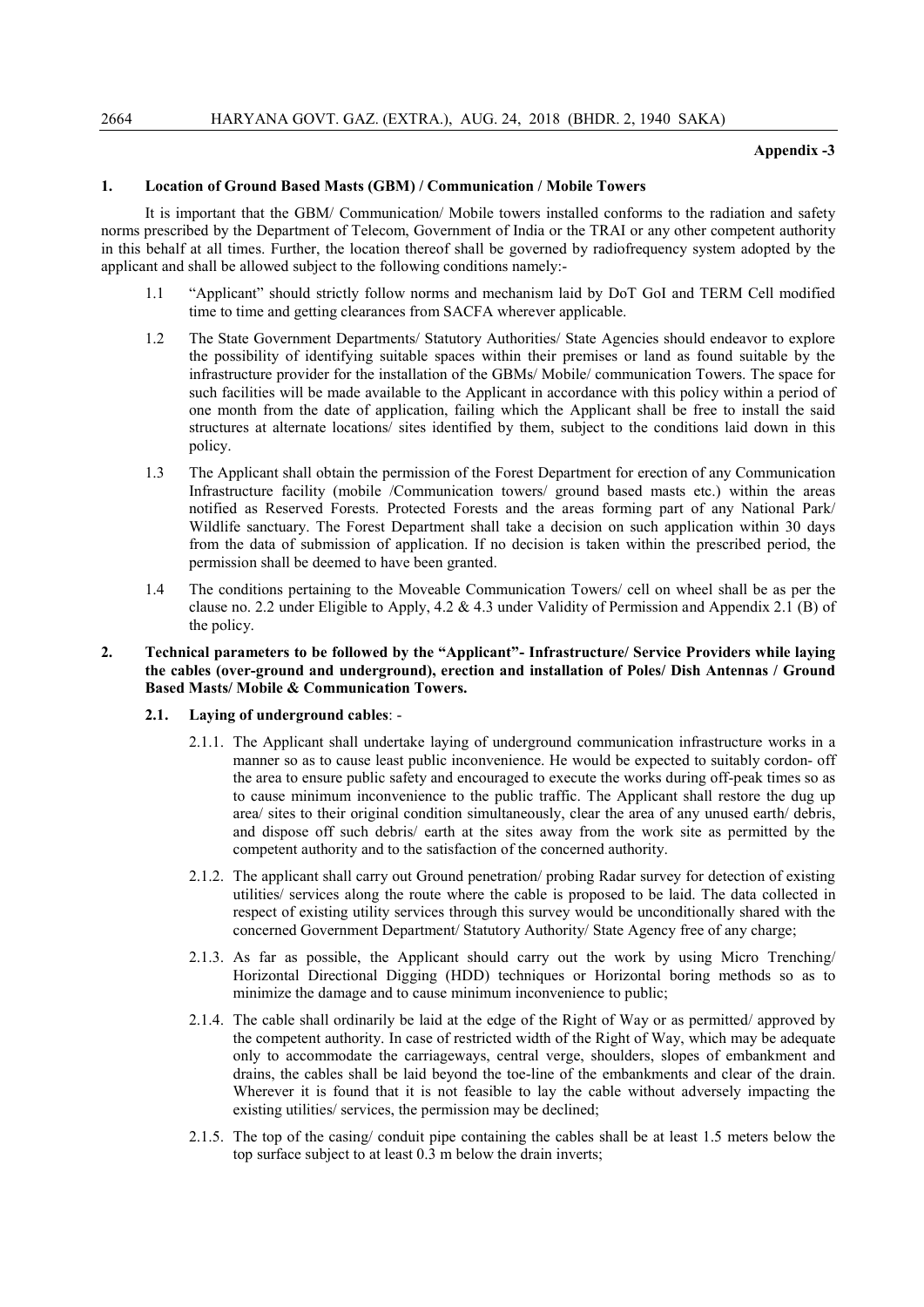- 2.1.6. Pits of 1 x 1 mtrs and 1.5 mtrs deep, shall be made at a distance of 100 mtrs, centre-to-centre, for laying cables. However, in case of special site conditions, variable depth/ dimensions may be permitted depending on the site conditions;
- 2.1.7. Route markers shall be fixed, preferably in steel or concrete, along the route at an interval of 300 mtrs. with clear marking of the ownership and depth of the cable laid.

#### 2.2. Erection of poles for overhead cables: -

- 2.2.1. The electric poles shall be allowed to lay overhead OFC/Cable TV/Communication cables*.*
- 2.2.2. Wherever, it is not feasible to avoid laying of overhead cables, the applicant shall take all precautionary measures to maintain the ecosystem and aesthetics of that area.
- 2.2.3. The height of the pole shall be such that it does not interfere with the electric cables/ distribution transmission system and meet all DoT guidelines.
- 2.2.4. Subject to availability, a maximum 1mtr x 1mtr space shall be made available for erection of the pole at a minimum distance of 300 mm from the edge of the walkway of road (road berm) as the case may be and should be installed in cement-concrete foundation;
- 2.2.5. The sag of cable should be such that it does not interfere with the movement of vehicles at any crossing or movement of public transport/ traffic.

#### 2.3. Dish Antennas:-

No person (other than Dish Antenna installed under DTH) shall install or operate cable head-end, dish antenna, dish or any other mode for originating and communicating cable services and cable modem services to subscribers unless he has obtained permission in this regard from the concerned authority of the State Government Department/Statutory Authority/State Agency;

#### 2.4. Ground based Masts:-

The height of Ground Based Mast shall be approved/ certified by SACFA and shall be subject to the norms and mechanisms laid down by DoT GoI from time to time.

#### 2.5. Mobile/ Communication towers: -

- 2.5.1. The height of the Mobile/communication Tower shall be approved/ certified by SACFA and shall be subject to the norms and mechanism laid down by DoT GoI from time to time.
- 2.5.2. EMF Radiation: The EMF radiation from active equipment installed by Telecom Infrastructure Provider on the mobile communication Towers shall be subject to the norms  $\&$  mechanism lay down by DoT GoI from time to time. TERM cell of the Department of Telecommunication, Govt. of India is the competent agency to tender advice, monitoring and ensuring the control on EMF radiation related matters.
- 2.5.3. The respective TERM cell can audit the BTS for EMF radiation at any time as per the DOT Guidelines.

#### 3. Other terms and conditions to be adhered by the Applicant while laying the cables (over-ground and underground), erection of Poles / Dish Antennas / Ground Based Masts/ Mobile/ Communication Towers.

- 3.1. The terms and conditions/ guidelines issued/ notified by the Department of Telecommunications, Government of India in respect of any conditions applicable to the Infrastructure providers or licensees, as amended from time to time, shall be applicable and will be the binding in all cases;
- 3.2. The permission to lay underground/ over-head communication/ connectivity infrastructure will not be granted, where it causes disruption of public services and facilities, obstruction/ hindrance to the pedestrian movement or vehicular traffic. The principle of public convenience and safety shall over-ride all other considerations. However, the Competent authority may grant permission in cases of extreme criticality only if the Applicant offers to suitably adjust and/ or realign such services at his own cost without any adverse impact on the public services to the satisfaction of the competent authority;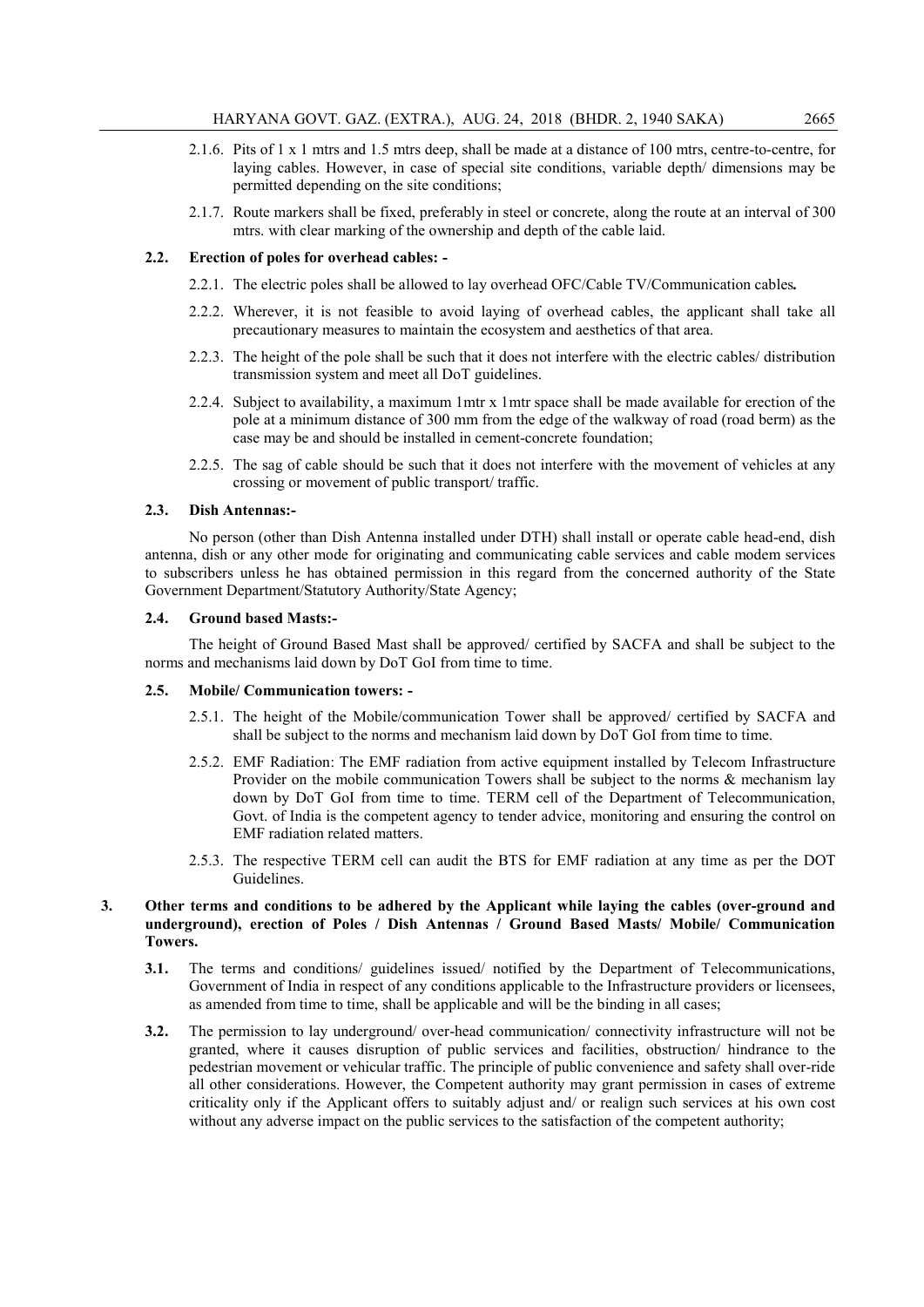- 3.3. Distance from nearby building and height of antennas should be governed as per latest DoT Guidelines amended for time to time.
- 3.4. The "Applicant", to whom permission for installation of GBM / Mobile / communication towers has been granted, shall be responsible to get the certification from Telecom Enforcement Resource and Monitoring (TERM) cell on all the technical parameters including technical safety and radiation etc.
- 3.5. For all the existing as well as new Base Transceivers Stations (BTS), the "Applicant" must submit selfcertificate periodically in the format as prescribed by Telecommunication Engineering Centres (TEC) Department of Telecommunications, Government of India in order to ensure that all general public area around the site are within the safe Electromagnetic Radiation (EMR). Non-compliance with the radiation emission standards shall attract penalties as prescribed by the Department of Telecommunications, Government of India from time to time. Any violation will attract heavy penalties on applicant service provider (s) and may lead to shut down of BTS in case violation persists after obtaining the consent of the respective TERM cell of DoT in respect of the EMF radiations related issues.
- 3.6. The Applicant, to whom permission has been granted for setting up of GBM/ Mobile/ communication towers, shall be solely responsible for any damage to the building, adjoining buildings and for the public safety;
- 3.7. Lightening arresters provided at the top of the GBM/mobile/communication Tower, shall be of adequate height so that all protruding antennas hoisted on the mast are protected within its conical safety zone;
- 3.8. Aviation warning lights installed at the top of the GBM/Mobile/Communication Towers shall be as per International Civil Aviation Organisation's guideline and should be checked regularly for good operating conditions;
- 3.9. The earth resistance of the GBM/ Mobile/ Communication towers should be maintained within the prescribed range and should be checked periodically;
- 3.10. The Applicant to whom the permission has been granted for setting up of communication infrastructure other than the GBM/Mobile/Communication Tower shall also be responsible to get the required checks of such communication infrastructure from any Government approved agency ensuring structural safety for the period of installation and will submit the report to the competent authority; Fresh copy of structural stability certificate would be required to be submitted at the time of renewal of site contract for mobile tower.
- 3.11. The optic fibre cable/ communication cables shall not be brought into use by the Applicant unless a completion certificate is obtained to the effect that the Telecom cables/ ducts/ manholes have been laid in accordance with the approved specifications and drawings and the pits have been filled-up to the satisfaction of the concerned Authority;
- 3.12. In case any shifting or change in alignment of the already laid optic fibre cable/ other communication cables/ ground based masts/ mobile/ communication towers is necessitated due to widening of roads/ construction of flyovers or public buildings, the Applicant shall be bound to do the same at his own cost within the period specified by the respective authority. If the Applicant fails to comply with this condition to the satisfaction of the Authority, the same shall be got executed by the Authority at the risk and cost of the Applicant. The charges so incurred on this account shall be recoverable from the Applicant;
- 3.13. In order to avoid repeated digging on the same routes, the Applicant may voluntarily lay extra ducts /conduits with redundant capacity so as to take care of any future needs. However, the creation of excess capacity shall not be a precondition for giving right of way permission;
- 3.14. The Applicant shall ensure safety and security of all underground installations/ utilities/ facilities and shall be solely responsible for compensation/ indemnification of concerned authority for damage caused/ claims or replacements sought for at the cost and risk of Applicant to the concerned authority;
- 3.15. The extent of the digging trenches should be strictly regulated so that the cables are laid and trenches are filled up before the close of the work for that day. Filling should be to the satisfaction of the concerned agency designated by the department/statutory body;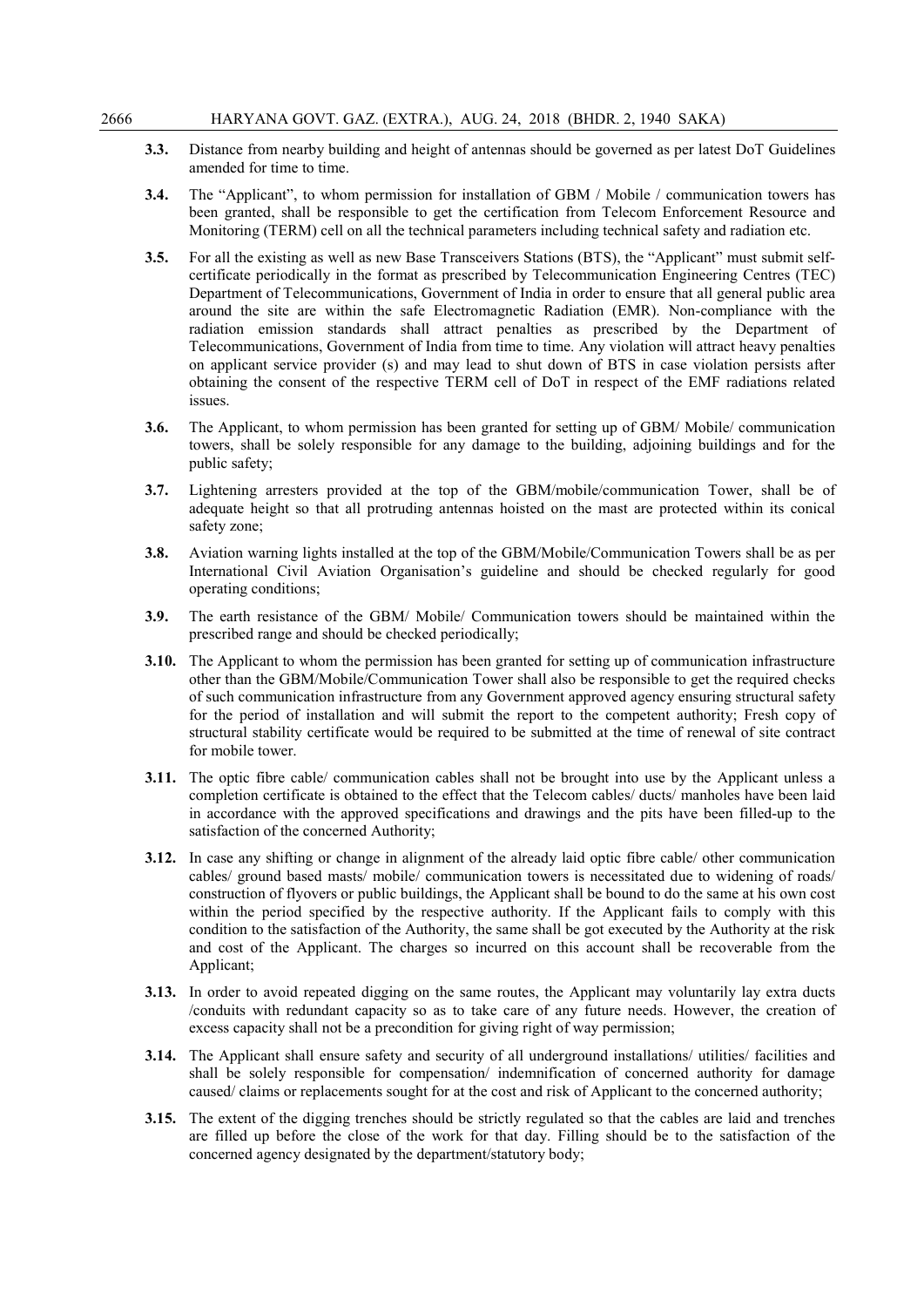- 3.16. The applicant shall not undertake any work of shifting or alterations to the said cables /communication cables without the prior permission of the concerned authorities in writing. However, for any repair applicant shall intimate the concerned authority/DC. The Applicant shall be liable to give a notice of 15 days with route/ location details prior to digging for fresh/ maintenance/ repair works;
- 3.17. The Applicant shall be advised to obtain insurance cover from an IRDA approved insurance company against damages to the existing cables/ underground installations etc. during digging;
- 3.18. The applicant shall make his own arrangement for crossing of cross drainage structures, etc, below the river bed. In case, this is not feasible, the cables/ ducts may be carried outside the railings/parapets and supported on brackets fixed to the outside of the bridge super-structure. The fixing and supporting arrangement with all details shall be got approved in advance from the concerned Authority granting such permission. Additional cost on account of fixing and supporting arrangement, as assessed by the Authority, shall be payable by the Applicant. If the Applicant fails to comply with this condition to the satisfaction of the Authority, the same shall be got executed by the Authority at the risk and cost of the Applicant and the cost so incurred on this account shall be recoverable from the applicant;
- 3.19. In case of any damage to the essential services i.e. water supply, sewerage system and telecommunication lines, electricity supply etc, it will be the responsibility of the company to get the services restored to their original and satisfactory condition at its own cost;
- 3.20. Concerned Authority / Department shall not be responsible for any damage to Optic Fibre cable and resultant losses, if any, during performance of official duties by any employee of concerned Authority / Department. To avoid damage to the existing OFC authorities to intimate the applicant / TSP before carrying out any maintenance/digging work in the route of existing OFC;
- 3.21. The Applicant shall have to provide barricading, danger lighting and other necessary caution boards, danger lights while executing the works;
- 3.22. If any traffic diversion works are found necessary during the working period, such diversion shall be provided by the Applicant at his cost;
- 3.23. The concerned authority will be competent to effect an modification/ alterations in the site plan/ route, if necessary, in the interest of public safety;
- 3.24. The structures/cables shall not be sub-let without the permission of the Concerned Authority;
- 3.25. The applicant shall have to abide by all the terms & conditions laid in this Policy for provision of Infrastructure for communication & connectivity In Haryana;
- 3.26. Any dispute arising between the signatories to an agreement under this policy shall be settled /resolved in accordance with the procedures outlined in the Agreement i.e. all the disputes will be settled at Chandigarh. In case of breach of any of the clauses of the Agreement, the competent authority will be entitled to terminate the contract after giving a show cause notice of 15 days. An officer of the rank of Administrative Secretary, (to be nominated by the Government of Haryana) and a representative (to be nominated by the Applicant) will act as Arbitrators to whom the dispute will be referred and the decision of the Arbitrators will be final and binding on both parties.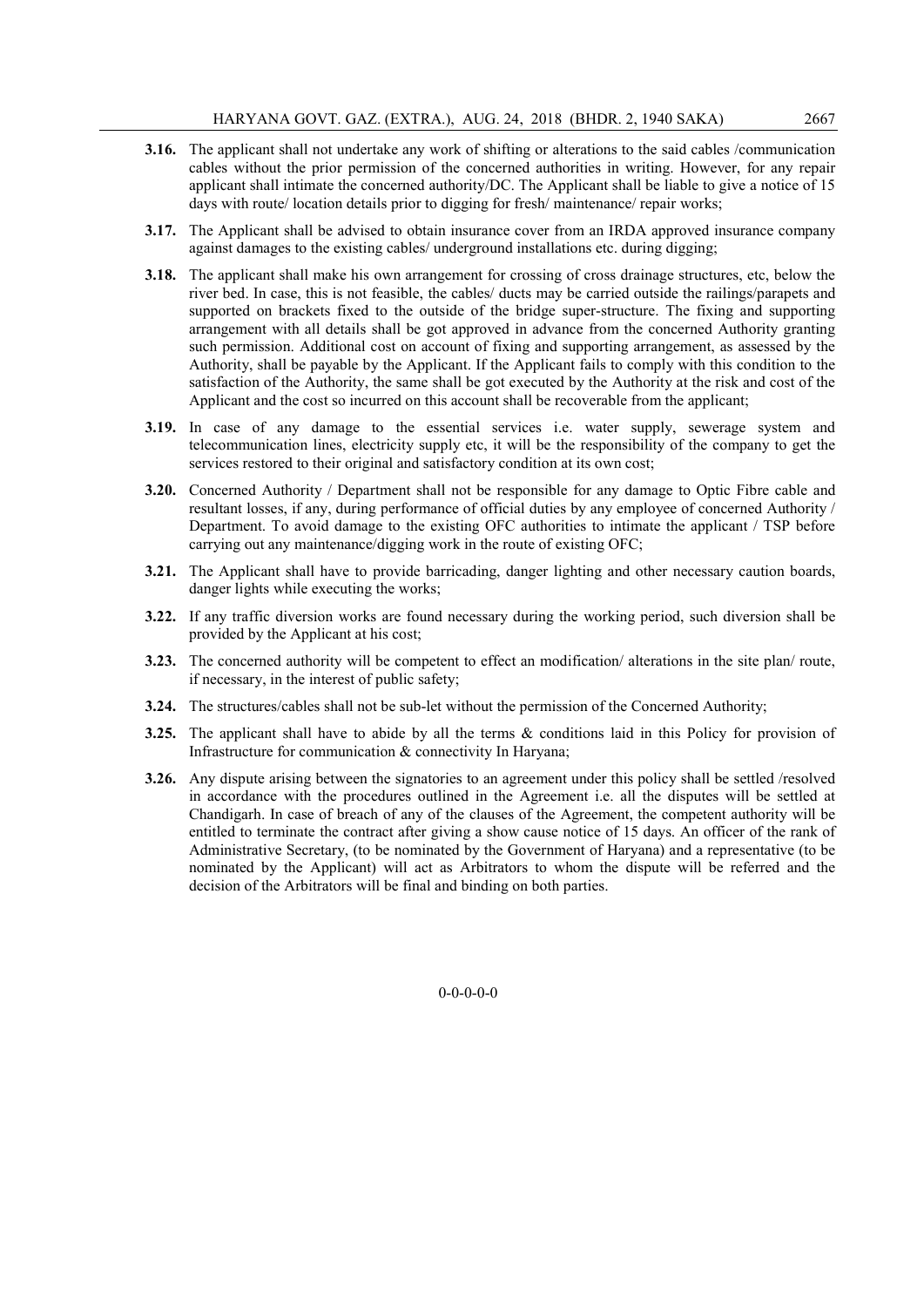#### Appendix 4

#### Notification

#### The 8th October, 2015

No. 2/368/Vol-II/2785.— In order to effectively address Public Grievances relating to Installation of Towers and other issues relating to Telecom infrastructure, the Governor of Haryana is pleased to Constitute State Level Telecom Committee (SLTC) and District Level Telecom Committee (DLTC) in the State.

|  |  |  |  |  | The Constitution of the State Level Telecom Committee shall be as follows:- |
|--|--|--|--|--|-----------------------------------------------------------------------------|
|--|--|--|--|--|-----------------------------------------------------------------------------|

| <b>Sr. No.</b>     | <b>Designation</b>                                                                                                 | <b>Position</b> |
|--------------------|--------------------------------------------------------------------------------------------------------------------|-----------------|
| 1.                 | Chief Secretary, Haryana                                                                                           | Chairman        |
| ii.                | Administrative Secretary, Revenue                                                                                  | Member          |
| iii.               | Administrative Secretary, Home                                                                                     | Member          |
| iv.                | Administrative Secretary, IT                                                                                       | Member          |
| V.                 | Administrative Secretary, PWD (B&R)                                                                                | Member          |
| VI.                | Administrative Secretary, Health                                                                                   | Member          |
| $\overline{vii}$ . | Administrative Secretary, Urban Local Bodies                                                                       | Member          |
| viii.              | Administrative Secretary, Environment                                                                              | Member          |
| ix.                | Administrative Secretary, Forest                                                                                   | Member          |
| X.                 | Director General of police                                                                                         | Member          |
| xi.                | Chairman, Pollution Control Board                                                                                  | Member          |
| xii.               | Chief Administrator, HUDA                                                                                          | Member          |
| xiii.              | Managing Director, HARTRON                                                                                         | Member          |
| xiv.               | Joint/Special/Secretary, IT (as case may be)                                                                       | Convener        |
| XV.                | Deputy Director General (TERM)-Haryana                                                                             | Member          |
| XV1.               | <b>State Head of BSNL</b>                                                                                          | Member          |
| xvii.              | of Telecom/Infrastructure<br>Provider<br>Heads<br><b>State</b><br>concerned (against whom complaints are received) | Member          |
| xviii.             | Three eminent public persons (to be nominated by<br>Chairman of SLTC).                                             | Member          |
| xix.               | State Information Officer, HSU.                                                                                    | Member          |

#### 2. The Role and Responsibilities of SLTC are as under:-

- i. State Level Telecom Committee (SLTC) shall act as the appellate body of District Level Telecom Committee (DLTC).
- ii. State Level Telecom Committee (SLTC) shall have powers to amend, cancel, endorse the decisions of the District Level Telecom committee (DLTC) or to remand back to District Telecom committee for considering a fresh.
- iii. The recommendations of SLTC/DLTC shall be adhered to by concerned ULB/Police Department or any other authority related to the subject.

#### 3. The Constitution of the District Level Telecom Committee shall be as follows:-

| Sr. No. | Designation                                   | Position |
|---------|-----------------------------------------------|----------|
| 1.      | Deputy Commissioner of the concerned District | Chairman |
| ii.     | <b>Additional Deputy Commissioner</b>         | Convener |
| iii.    | Super intendent of Police                     | Member   |
| iv.     | Civil Surgeon / CMO                           | Member   |
| V.      | Executive Engineer (PWD, Roads)               | Member   |
| vi.     | Executive Engineer, Buildings)                | Member   |
| vii.    | District Development& Panchayat Officer       | Member   |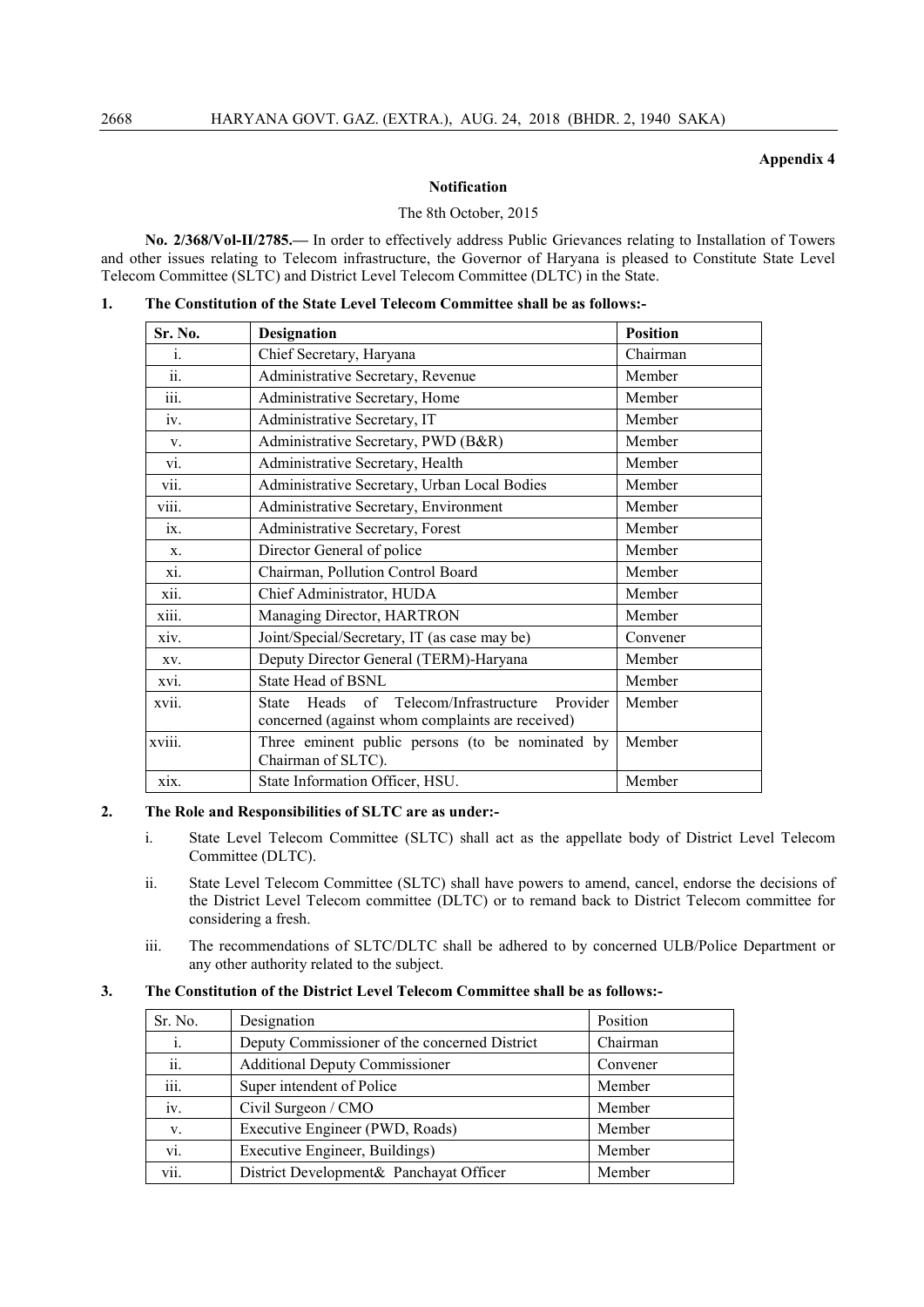| $\cdots$<br>V111.            | Regional Officer, State Pollution Control Board                                                       | Member |
|------------------------------|-------------------------------------------------------------------------------------------------------|--------|
| 1X.                          | Assistant Director General, TERM Cell. Haryana                                                        | Member |
| X.                           | District Head of BSNL                                                                                 | Member |
| X1.                          | Divisional Forest Officer                                                                             | Member |
| xii.                         | District Heads of Telecom/Infrastructure Provider<br>Concerned (against whom complaints are received) | Member |
| $\cdots$<br>X111.            | Three eminent public persons (to be nominated by<br>Chairman of DLTC)                                 | Member |
| $\ddot{\phantom{0}}$<br>XIV. | Representative of ULBs concerned                                                                      | Member |
| XV.                          | District Informatics Officer/ADIO, NIC (As case may<br>be)                                            | Member |

#### 4. The Role and Responsibilities of DLTC committees are as under:-

- i. District Level Telecom Committee shall deal with public grievance relating to installation of Mobile towers and other issues relating to Telecom Infrastructure in the respective District.
- ii. District Level Telecom Committee shall not initiate suo moto actions based on Public protest / complaint/ petition/ press/media reports etc. in connection with Mobile Tower Installation.
- iii. District Level Telecom Committee shall have powers to send recommendation to ULB or any other authority to cancel the permits granted by ULBs or any other authority for installing Mobile Towers or to issue stop memo if the committee finds.
	- a. The operator violates Government of India/ State Government guidelines, building rules of ULB or any other authority.
	- b. Any other Institutions involved have given adverse remarks against the Telecom Service Provider (TSP).
- iv. The committee (DLTC) may give the company (TSP) an opportunity to rectify the defects, if the committee feels so.
- v. Telecom Service Provider or petitioner/complainant may file appeal before State Level Telecom Committee (SLTC) with 15 days from the date of receipt of the DTCs Final decision, under intimation to ULB concerned.
- vi. The recommendations of DTC shall be adhered to by concerned ULB/Police Department or any other authority related to the subject.
- vii. The TSP can also approach DTC for redressing their grievances, if any.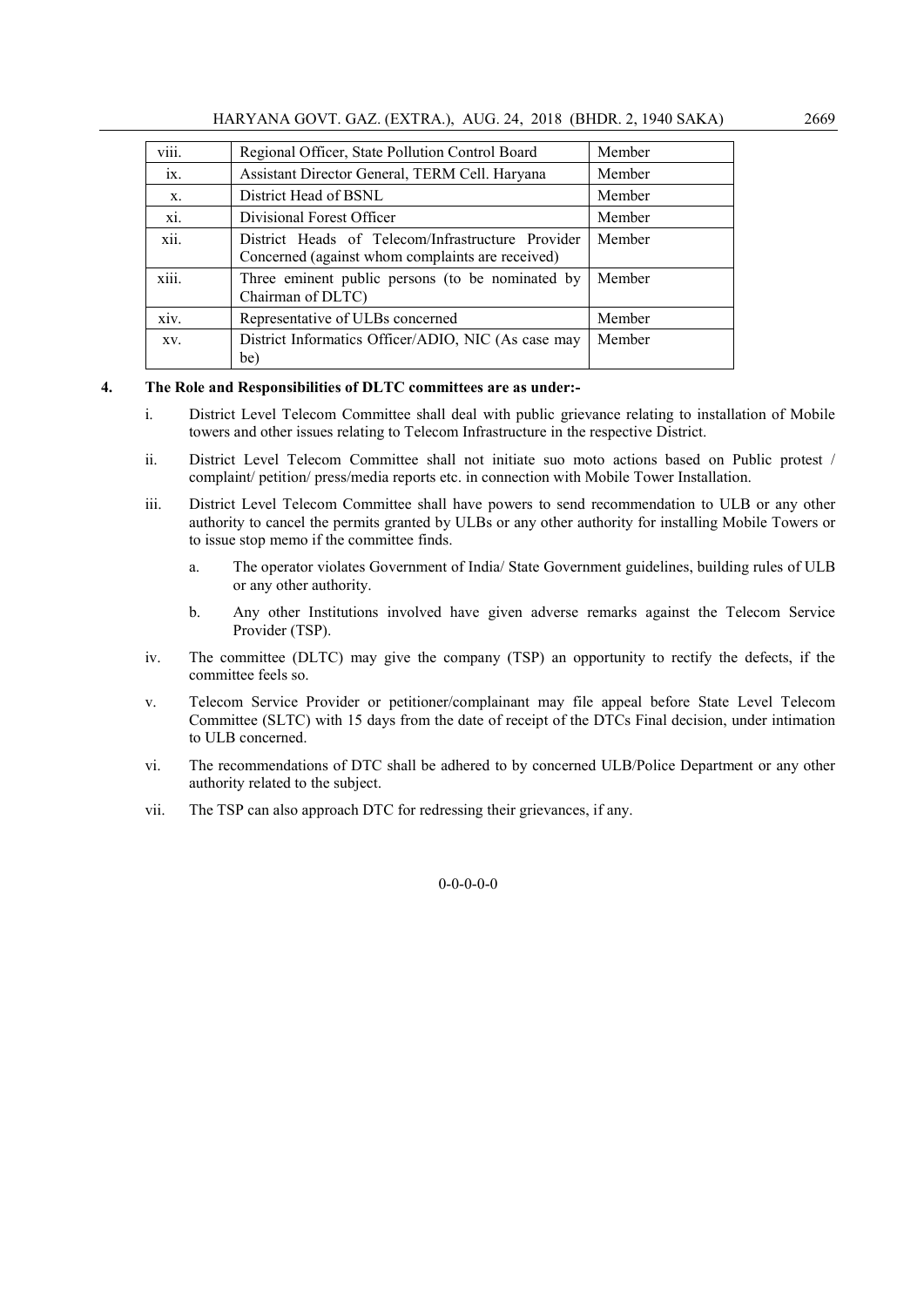#### Appendix - 5

#### Guidelines for installation of Mobile Towers by Private Telecom Service Providers in the premises of Government Offices or Government Land:

The below mentioned guidelines govern the matters relating to the installation of mobile/telecommunication towers in Government/PSU land and buildings by Telecom Infrastructure Providers in private sector only.

- 1. All applications for seeking permission of any competent authority to the installation of mobile/telecommunication towers in Government/PSU land and buildings shall be submitted by the Applicant, along with the prior written consent from the competent authority having legitimate right over the land, all other particulars and documents specified in Appendix-1, to the concerned Deputy Commissioner/ HOD of Institution concerned under whose jurisdiction the area/building falls. The procedure for granting the clearance will remain the same as specified above in this policy.
- 2. Annual user charges in respect of land area and building used for erection of Poles/ Ground Based Masts/ Mobile/ Communication Towers shall be determined as per the clause no. 2.2 of Appendix-2 of this document.
- 3. The tower being constructed at Government land/Building is to be shared with and other Telecom Infrastructure Providers/Service Providers in future as per Technical feasibility. Telecom Infrastructure Providers/Service Providers should seek permission from the concerned authority before sharing infrastructure.
- 4. Charges for grant of permissions for the Right of Way (RoW)/ Right of Use (RoU) and associated infrastructure: Every Applicant shall be required to pay (i) one time Administrative charges (non refundable), (ii) annual charges for right of use, and (iii) furnish the performance Bank Guarantee as a refundable security for restoration of sites as per the details specified in Appendix -2 of this policy.
- 5. One time Administrative charges & annual charges shall be payable to the department who own the land and buildings as per the fee and charges defined under clause no 2.2 of Appendix-2.
- 6. Permit for installation of Ground Based Mast (Tower)/Roof Top tower on the land/buildings belonging to the State Government offices/PSU will be issued by Concerned Deputy Commissioners in accordance as per the provisions of this policy. The guidelines in the matter issued by Government of India/Government of Haryana from time to time shall also be applicable.
- 7. Telecom Infrastructure Provider/ Service Providers shall have no right or claim over any Government Building/premises, in the light of this policy for granting permission for installing Ground Based Mast (Tower)/Roof Top Tower. It shall be the discretion of the head of office/District Collector to take appropriate decision for allowing the installation of Ground Based Mast (Tower)/Roof Top Tower on lease rent basis. This permissive sanction do not force any department to grant permission.
- 8. Technical feasibility and structural stability should be taken in to account by the head of office before leasing out the building roof tops. Future expansion/extension of building/premises should be kept in mind.
- 9. All such installations should be incompliance to DoT, GoI norms and related instructions issued by GoI and State Govt. time to time.
- 10. Head of Office shall enter into an agreement with Telecom Infrastructure Provider/ Service Providers before leasing out land or roof top space of the building. Validity of permission for RoW or RoU for laying the communication infrastructure and associated installations may be granted on the terms mentioned under Clause 4 of this document.
- 11. Damage cause to the building/assets/land if any, shall be rectified by the Telecom Infrastructure Provider/ Service Providers to bring back to the original condition and to the satisfaction of the authorities concerned. The Telecom Infrastructure Provider/ Service Providers will be solely responsible for any damage/losses to the property/people due to any accidents occurring due to the Tower.
- 12. Leasing of premises or buildings to Telecom Infrastructure Provider/ Service Providers should not be detrimental to the daily routine activities of the office or officers concerned.
- 13. Head of office in case of office premises shall issue No Objection Certificate to Telecom Infrastructure Provider/ Service Providers for installing Roof Top Tower/Ground Based Mast (Tower) as required under this policy provided that such installation does not violate any law is attached with the application made to the Deputy Commissioner for obtaining Single Window Clearance. The procedure for granting the clearance will remain the same.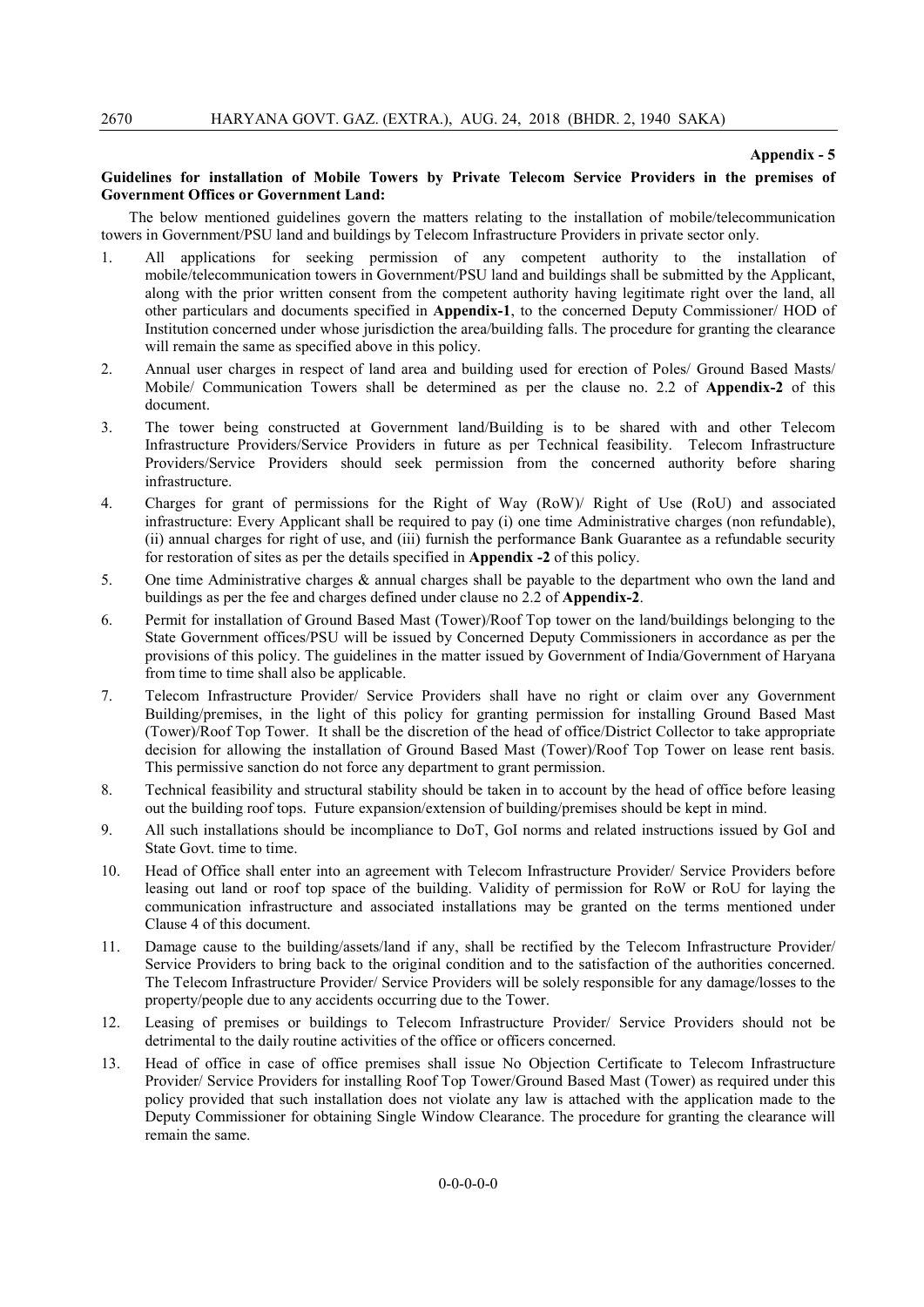#### Appendix – 6

#### Guidelines for installations of in-building solutions (IBS) in Government Buildings

The in-building systems may be set-up in buildings to obtain good coverage and capacity to the mobile network inside the building by ensuring that the signals don't have to penetrate thick walls. The infrastructure required to be installed requires extensive wiring in building which could be internal or external based on the aesthetical requirement of the owner. This solution is beneficial to the mobile users as well as mobile operators as it reduces the load of the mobile towers and gives coverage to the mobile users. In this regard, following guidelines shall be followed.

- 1. Identification/ selection of Government buildings for in-building solution would be done by the concerned department and request for installing IBS can be communicated to the Telecom Service Provider who in-turn shall conduct a survey to see the possibility of installing IBS in the said premises/building.
- 2. The permission for setting such a facility would be given by the concerned Head of department of the building and issue enabling order to allow such installations. In view of requirement of exterior/ interior wiring for inbuilding solution, the line plan should be got approved by the maintenance agency for electrical services for the said building. The service provider would also look into the security considerations of the Government offices.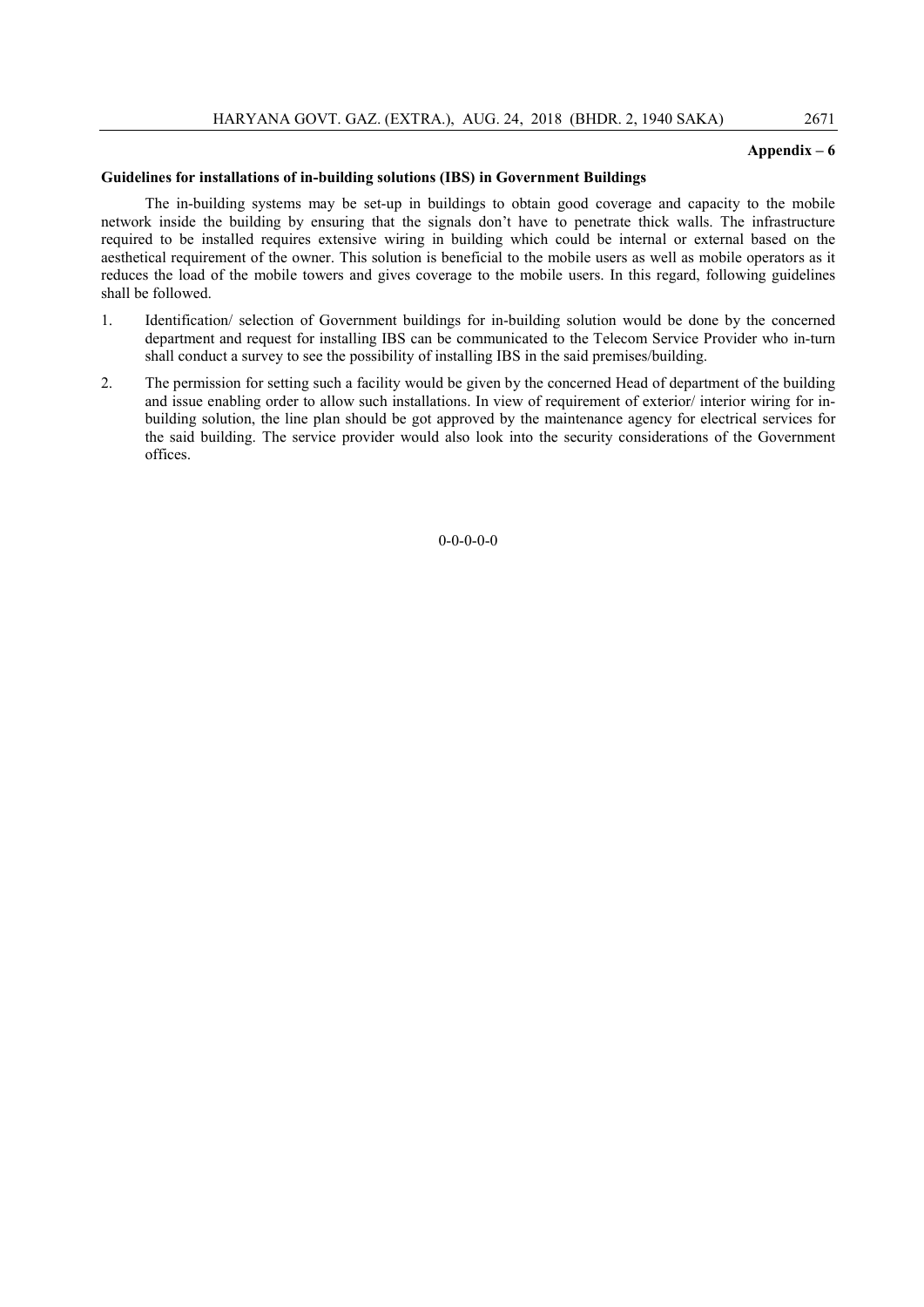#### 2672 HARYANA GOVT. GAZ. (EXTRA.), AUG. 24, 2018 (BHDR. 2, 1940 SAKA)

### Appendix – 7

#### Undertaking by the Applicant (To be printed on RS. 20/- Stamp Paper)

We<br>Circle Office at **Exercise 2018** (Name of Telecom Infrastructure Provider), having its<br>circle Office at and Registered Office at Circle Office at the contract of the contract of the contract of the contract of the contract of the contract of the contract of the contract of the contract of the contract of the contract of the contract of the contract intend to (laying underground Optical Fibre/ Co-Axial Cables, Erection of Poles for overhead communication cables, Installation of Dish Antennas, Erection of Ground Based Mast (GBM)/Communication/MobileTower) at (Address/ Location). We have moved an application dated seeking permission from the competent authority. In this regard, we

hereby undertake the following:-

- 1 To pay all the applicable charges and the Performance Bank Guarantee, as specified in the Schedule of Charges (Appendix-2) to the agency according permission without any default;
- 2 To maintain the infrastructure facilities in good and safe condition at all times during the O&M period;

- 4 To re-lay/ re-align the communication network/ relocate the poles/dish antenna/ communication/ mobile tower/ ground based mast at its own cost in the event of requirement of the area for augmentation of public services e.g. widening of roads, pedestrian walkways, water supply and distribution network, sewage/ drainage network etc.);
- 5 To abide by the terms and conditions of grant of permission & adherence to the radiation norms as prescribed by the Department of Telecommunications, Government of India or the TRAI.

(Authorized Signatory)

Name of the Authorized Signatory Along with Company Seal

Date:

Place:

<sup>3</sup> To execute an Agreement with the competent authority;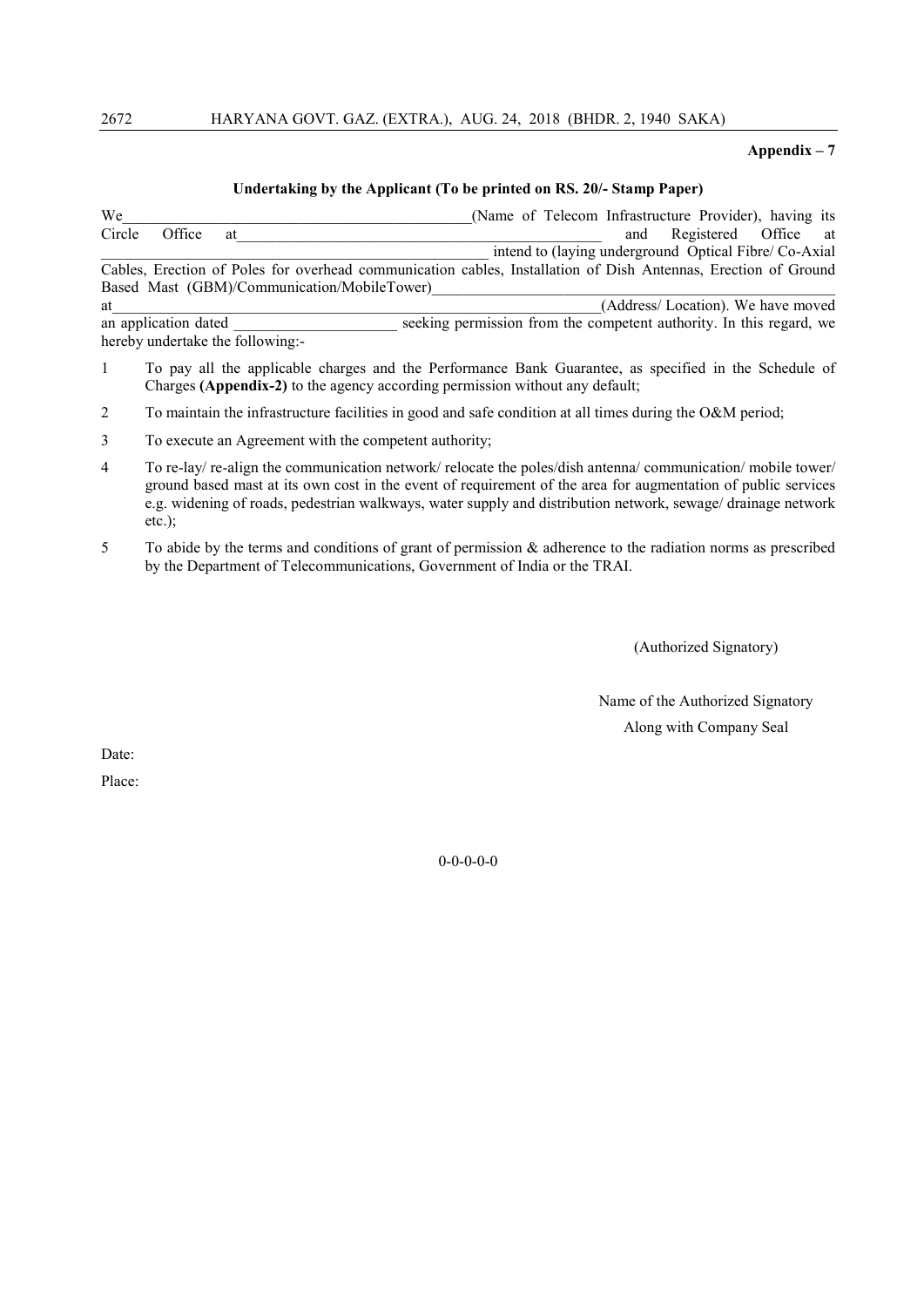#### FORM 1

# Application for permission/renewal of permission for installation of above ground Telegraph Infrastructure

To

The Deputy Commissioner

------------------------------- ----------------------------------

| A              | Details of the applicant licensee                                                        |                                |                            |                                  |
|----------------|------------------------------------------------------------------------------------------|--------------------------------|----------------------------|----------------------------------|
| 1.             | License/Registration Details                                                             |                                |                            |                                  |
| 2.             | Name of Applicant                                                                        |                                |                            |                                  |
| 3.             | <b>Registered Address</b>                                                                |                                |                            |                                  |
| 4.             | Haryana Circle office Address                                                            |                                |                            |                                  |
| 5.             | Name of authorized person                                                                |                                |                            |                                  |
| 6.             | Designation of the authorized person                                                     |                                |                            |                                  |
| 7.             | Phone/Mobile no. of the authorized person                                                |                                |                            |                                  |
| 8.             | E-mail                                                                                   |                                |                            |                                  |
| B              | The nature of post/tower or other aboveground<br>contrivances proposed to be established |                                |                            |                                  |
| $\mathbf C$    | The extent of land required (size and area in meters)                                    |                                |                            |                                  |
| D              | Details and location of the land and proposed site                                       |                                |                            |                                  |
| 1.             | Plot No./Khasara No.                                                                     |                                |                            |                                  |
| 2.             | Road/Street                                                                              |                                |                            |                                  |
| 3.             | Ward No. & name of colony                                                                |                                |                            |                                  |
| 4.             | City/Town or name of revenue village                                                     |                                |                            |                                  |
| 5.             | Tehsil                                                                                   |                                |                            |                                  |
| 6.             | District                                                                                 |                                |                            |                                  |
| 7.             | Exact latitude and longitude of the proposed site                                        |                                |                            |                                  |
| E              | Details of building or structure of the proposed site                                    |                                |                            |                                  |
| $\mathbf{i}$ . | Name of building/structure                                                               |                                |                            |                                  |
| 11.            | Height and stories of building                                                           |                                |                            |                                  |
| 111.           | Area of the building/structure                                                           |                                |                            |                                  |
| 1V.            | Complete address of the building/structure                                               |                                |                            |                                  |
| V.             | District                                                                                 |                                |                            |                                  |
| vi.            | Exact latitude and longitude of the proposed site                                        |                                |                            |                                  |
| $\mathbf F$    | Name and address of the owner of the land or<br>building                                 |                                |                            |                                  |
| G              | Name of the Zone under which this area is falling                                        |                                |                            |                                  |
| $\mathbf H$    | <b>Details of the proposed Tower/Post</b>                                                |                                |                            |                                  |
|                | (i) Height<br>Weight<br>(ii)                                                             | (iii) Ground/Roof<br>Top Tower | (iv) Pole/wall mounted     | No. of<br>(v)<br>antennae        |
|                | Whether proposed on an open plot/building<br>(vi)                                        |                                | (vii)<br>of the Tower/Post | The exact latitude and longitude |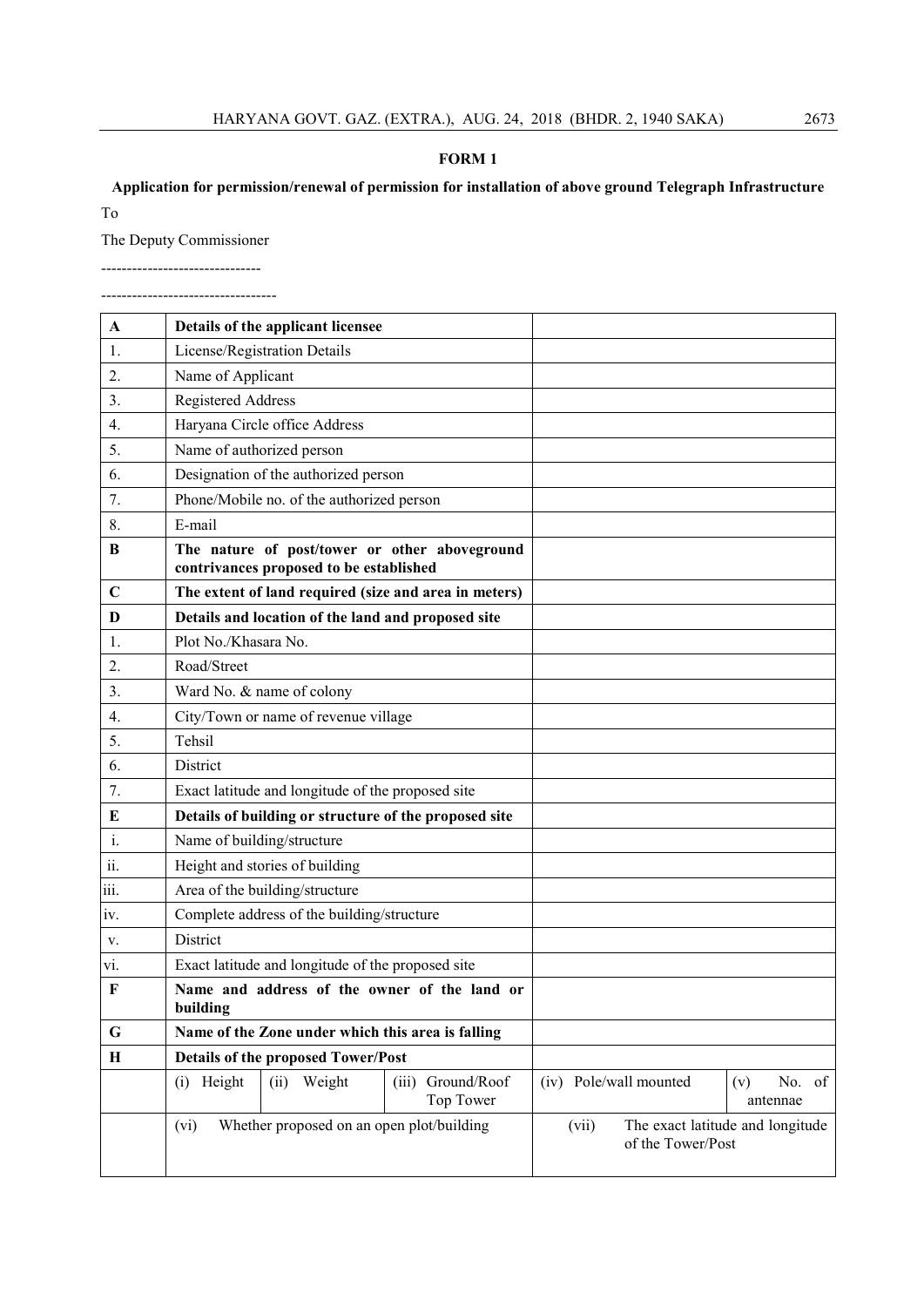| $\mathbf I$ | Other related information                                                                                                                                                                                                                                                                     |                           |
|-------------|-----------------------------------------------------------------------------------------------------------------------------------------------------------------------------------------------------------------------------------------------------------------------------------------------|---------------------------|
| i.          | The mode of and the time duration for execution of the<br>work                                                                                                                                                                                                                                |                           |
| ii.         | The inconvenience that is likely to be caused to the<br>public and the specific measure to be taken to mitigate<br>such inconvenience                                                                                                                                                         |                           |
| iii.        | The measures proposed to be taken to ensure public<br>safety during the execution of the work                                                                                                                                                                                                 |                           |
| iv.         | The names and contact details of the employees of the<br>licensee for the purpose of communication in regard to<br>the application made                                                                                                                                                       |                           |
| V.          | Any other matter relevant, in the opinion of the<br>licensee, connected with or relative to the work<br>proposed to be undertaken                                                                                                                                                             |                           |
| vi.         | Any other matter specified by the DoT or State Govt. or<br>the local body                                                                                                                                                                                                                     |                           |
| $\bf J$     | Details of fee and charges deposited                                                                                                                                                                                                                                                          |                           |
| K           | List of documents attached                                                                                                                                                                                                                                                                    | Whether attached (Yes/No) |
| (i)         | Copy of the license granted by the DoT                                                                                                                                                                                                                                                        |                           |
| (ii)        | Location Plan $-$ (Scale 1:1000)                                                                                                                                                                                                                                                              |                           |
| (iii)       | The detailed technical design and drawing of tower/post<br>of other above ground telegraph structure including the<br>specification of foundation. In case the tower/post etc.<br>is in the vicinity or adjoining to high or low tension<br>line, drawings showing its distance from the line |                           |
| (iv)        | Copy of structural stability certificate                                                                                                                                                                                                                                                      |                           |
| (v)         | Copy of no objection certificate issued by the Fire<br>Safety Department in case of high rise buildings where<br>fire clearance is mandatory                                                                                                                                                  |                           |
| (vi)        | Copy of SACFA clearance/copy of SACFA application<br>for the said location submitted to WPC wing of DoT<br>with registration number as WPC acknowledgement (to<br>be submitted as soon as the location is finalized and<br>tower is installed)                                                |                           |
| (vii)       | Copy of clearance from State Environment & Forest<br>Department, If applicable                                                                                                                                                                                                                |                           |
| (viii)      | Acknowledgement receipt issued by TERM Cell of the<br>self certificate submitted by licensee (to be submitted<br>within 30 days after radiating the tower)                                                                                                                                    |                           |
| (ix)        | Copy of certificate issued by Automotive Research<br>Association of India (ARAI) to the manufacturers of the<br>DG sets (if installed)                                                                                                                                                        |                           |
| (x)         | Ownership document of the building/site (Attested<br>copy)                                                                                                                                                                                                                                    |                           |
| (xi)        | of lease agreement<br>deed/consent<br>Attested copy<br>agreement deed                                                                                                                                                                                                                         |                           |
| (xii)       | Copy of relevant license/infrastructure<br>provider<br>registration certificate issued from DoT Govt. of India                                                                                                                                                                                |                           |
| (xiii)      | Copy of no objection certificate (NOC) from building<br>owner/entities having roof top rights or roof top tenants                                                                                                                                                                             |                           |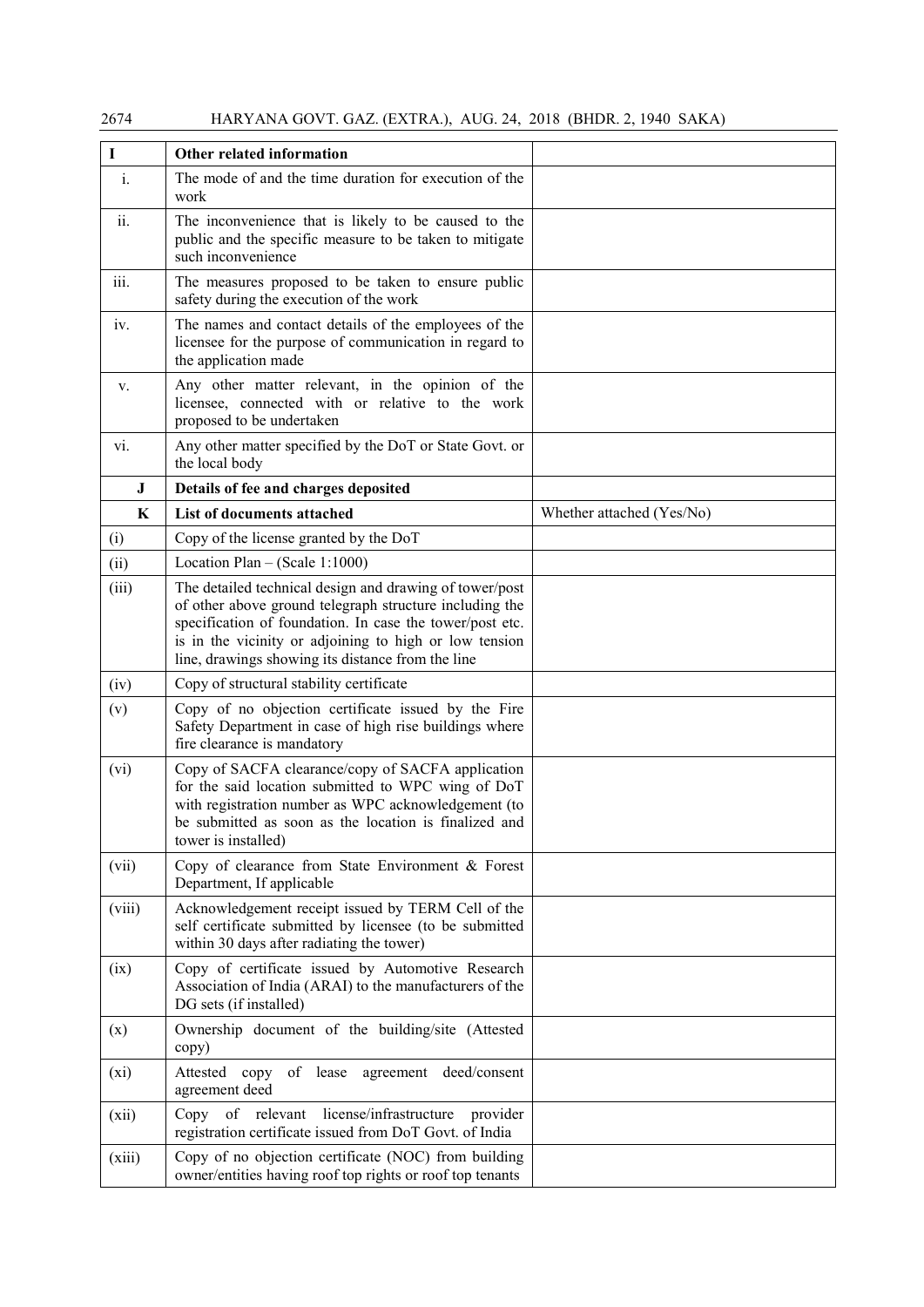| (xiv) | Prior written consent from the authority having<br>legitimate right over the land/premises belonging to<br>State Government/PSUs, if applicable |  |
|-------|-------------------------------------------------------------------------------------------------------------------------------------------------|--|
| (xv)  | Undertaking as per Appendix 7                                                                                                                   |  |
| (xvi) | Any other document                                                                                                                              |  |

#### Declaration

- 1. I hereby declare that I have carefully read the policy. I fully comply with the terms and conditions therein.
- 2. I understand that this application, if found incomplete in any respect and/or if found with conditional compliance or not accompanied with the onetime administrative fee, shall be summarily rejected.
- 3. I understand that onetime administrative fee is non-refundable irrespective of whether or not the permission is granted to me.
- 4. I declare that if at any time any averments made or information furnished by me is found incorrect or false, my application shall be liable to be rejected and any permission granted on the basis of such information/documents shall be liable to be cancelled/rejected.

Signatures and name of the authorized signatory with seal

Date

Place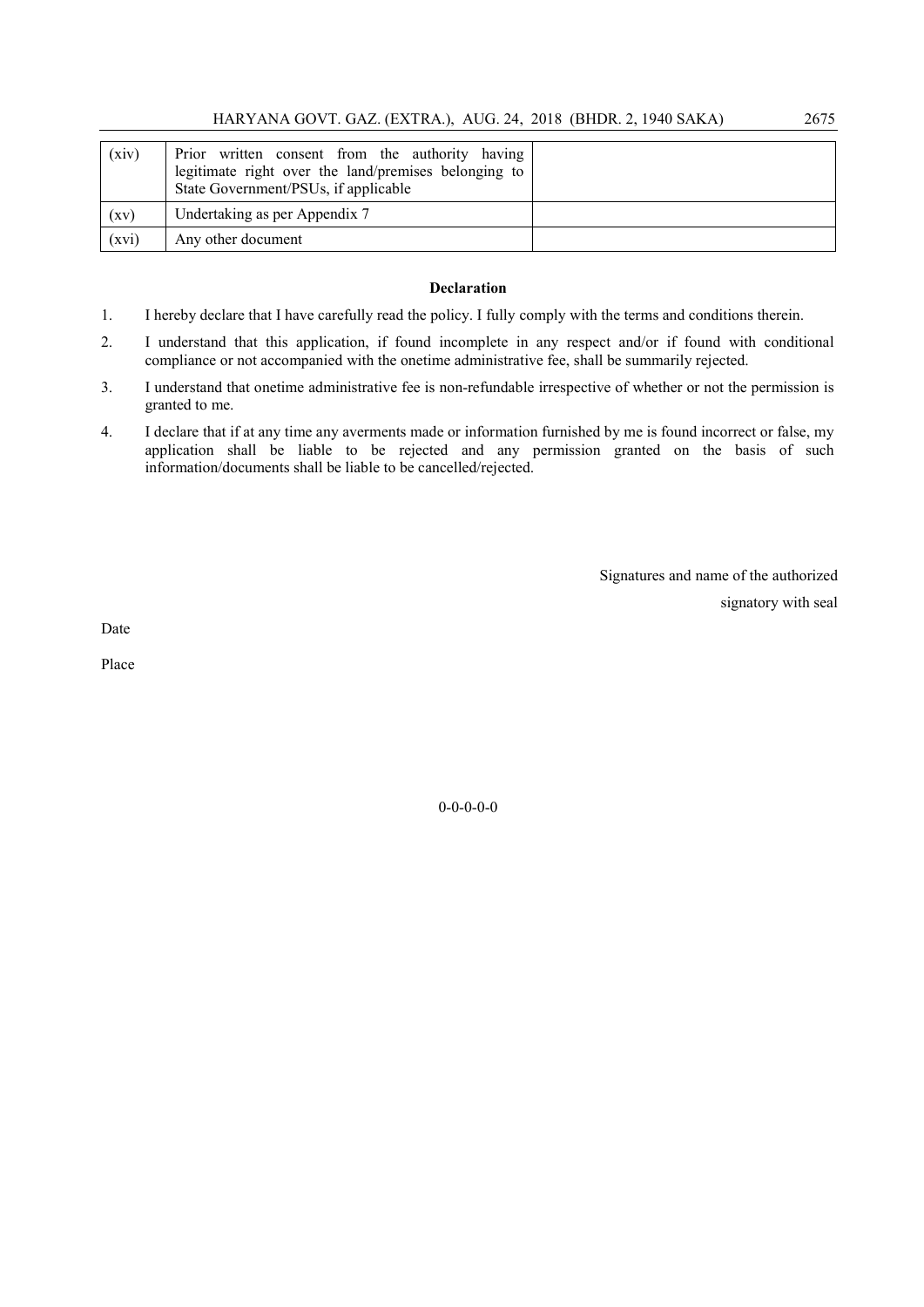#### FORM 2

Application for permission/renewal of permission for laying/establishment of underground telegraph Infrastructure/OFC or taking fibre to Home

To

The Deputy Commissioner

--------------------------------- ----------------------------------

| A                          | Details of the applicant licensee                                                                            |                           |
|----------------------------|--------------------------------------------------------------------------------------------------------------|---------------------------|
| 1.                         | License/Registration Certificate Details                                                                     |                           |
| 2.                         | Name of Applicant                                                                                            |                           |
| 3.                         | <b>Registered Address</b>                                                                                    |                           |
| 4.                         | Haryana Circle Office Address                                                                                |                           |
| 5.                         | Name of authorized person                                                                                    |                           |
| 6.                         | Designation of the authorized person                                                                         |                           |
| 7.                         | Phone/Mobile no. of the authorized person                                                                    |                           |
| 8.                         | E-mail                                                                                                       |                           |
| B                          | Details of the proposed work to be laid                                                                      |                           |
| 1.                         | Length etc. of the proposed work                                                                             |                           |
| 2.                         | Route planned for the proposed work                                                                          |                           |
| 3.                         | Nature of the proposed work                                                                                  |                           |
| 4.                         | Methodology for execution of the proposed work                                                               |                           |
| 5.                         | Location details including ward no. colony etc.                                                              |                           |
| 6.                         | City/Town/Village & Tehsil                                                                                   |                           |
| 7.                         | District                                                                                                     |                           |
| 8                          | Zone under which this area is falling                                                                        |                           |
| $\mathbf C$                | Details of fee and charges deposited                                                                         |                           |
| D                          | Details of Performance Bank Guarantee to be given                                                            |                           |
|                            | as per para 2.3 of Appendix 2                                                                                |                           |
| $\bf{E}$                   | List of documents attached                                                                                   | Whether attached (Yes/No) |
| $\mathbf{i}$ .             | A copy of relevant license/infrastructure provider                                                           |                           |
|                            | registration certificate granted by the DoT                                                                  |                           |
| $\overline{\textbf{ii}}$ . | Detail of the location of map showing the proposed                                                           |                           |
|                            | underground<br>ground<br>over<br>OFC/telegraph<br><sub>or</sub>                                              |                           |
|                            |                                                                                                              |                           |
|                            | infrastructure including route planned, exact latitude and                                                   |                           |
|                            | longitude, nature of land                                                                                    |                           |
| iii.                       | The copy of consent of the owner of land/building                                                            |                           |
|                            | where the OFC/telegraph infrastructure proposed to be                                                        |                           |
|                            | laid                                                                                                         |                           |
| iv.                        | The detailed technical design and drawings of the post                                                       |                           |
|                            | or other above ground contrivances (in case of over                                                          |                           |
|                            | ground cabling)                                                                                              |                           |
| V.                         | For Forest/Protected areas, the copy of clearance from                                                       |                           |
| vi.                        | State Environment & Forest Department, If applicable                                                         |                           |
|                            | <b>Appendix 7</b>                                                                                            |                           |
| E<br>i.                    | Other information for proposed work<br>The details of land or building or structures where the               |                           |
|                            |                                                                                                              |                           |
| ii.                        | laying of OFC/telegraph infrastructure is proposed<br>The mode of and the time duration for execution of the |                           |
|                            | work                                                                                                         |                           |
| iii.                       | The time of the day when the work is expected to be                                                          |                           |
|                            | done in case the applicant expects the work to be done<br>during specific time of the day                    |                           |